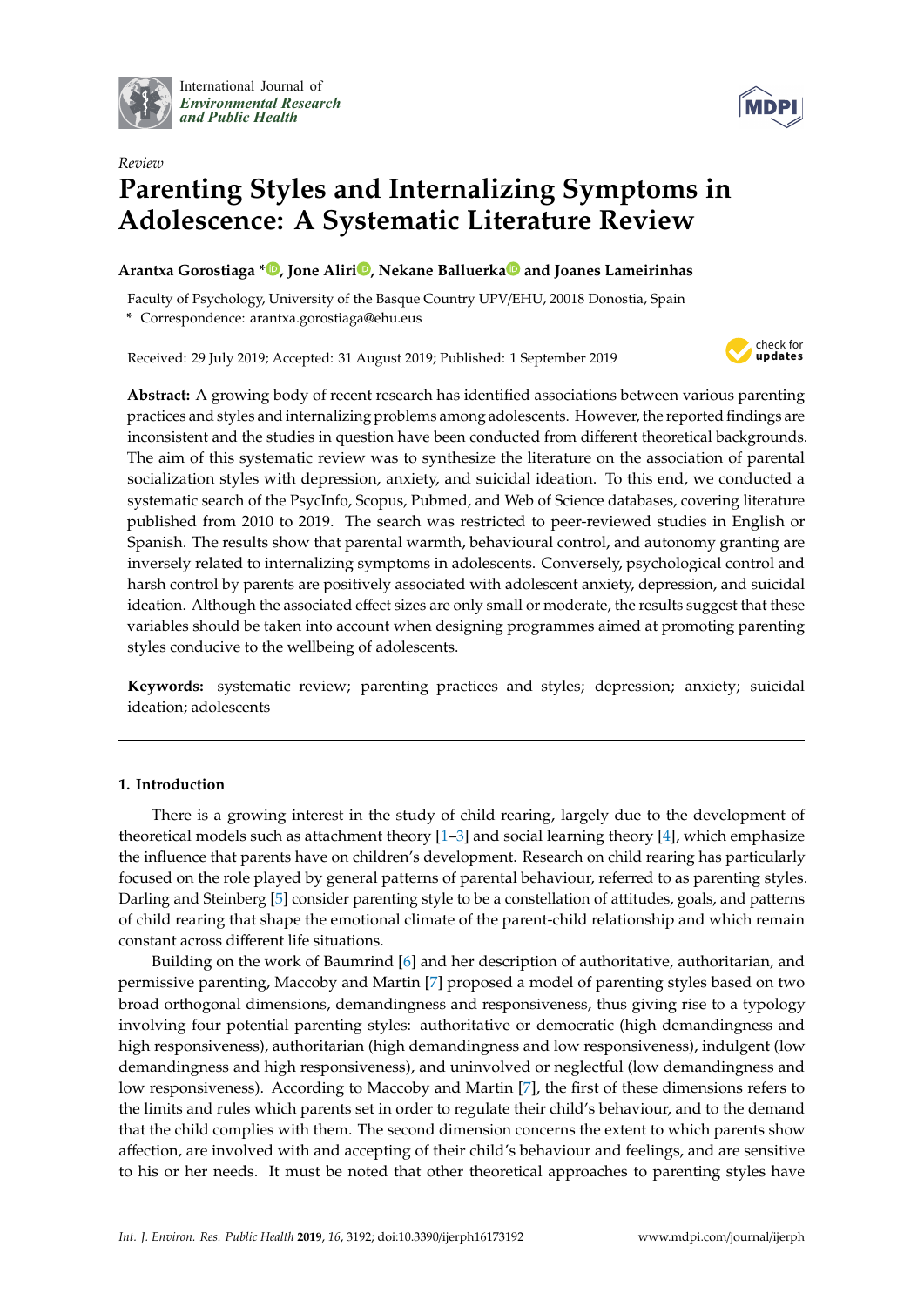highlighted the abovementioned orthogonal dimensions, also called acceptance/involvement and strictness/imposition [\[8](#page-13-6)[,9\]](#page-13-7).

While parenting styles refer to general patterns of parental behaviour, parental practices constitute more specific forms of parent-child interaction in specific situations [\[5\]](#page-13-3). For example, behavioural control refers to the ways in which parents monitor or supervise their child's behaviour to ensure that it is appropriate [\[10,](#page-13-8)[11\]](#page-13-9). The limits and rules which parents set in this respect can have a positive impact on the child's psychosocial adjustment. However, harsh control, defined as physical and/or verbal punishment by parents, may undermine the child's adjustment [\[12\]](#page-13-10). As for psychological control, this refers to parents' attempts to manipulate their child's thoughts and feelings by inducing a sense of guilt or humiliation, or through emotional blackmail or overprotectiveness [\[13](#page-13-11)[,14\]](#page-13-12). Another theme that has been studied within the framework of child rearing practices is autonomy granting, defined by McLeod et al. [\[15\]](#page-13-13) as "parental encouragement of children's opinions and choices, acknowledgement of children's independent perspectives on issues, and solicitation of children's input on decisions and solutions of problems" (p. 162). Finally, parental warmth is described as "the sense of positive regard expressed by the parent toward the adolescent, pleasant interactions shared between parent and adolescent, or parental involvement in the adolescent's activities" [\[16\]](#page-13-14) (p. 12).

Various authors have stated that, as parenting styles, parental practices can also be classified by the acceptance/involvement and strictness/imposition dimensions [\[17–](#page-13-15)[20\]](#page-14-0). Therefore, behavioural control is characterized by a high acceptance/involvement and strictness/imposition, which fits with authoritative style. However, harsh control and psychological control are characterized by a low acceptance and a high strictness/imposition, related to authoritarian style [\[21\]](#page-14-1). Likewise, autonomy granting is defined by a high acceptance/involvement and low strictness/imposition, which are associated with the indulgent style [\[22\]](#page-14-2). Finally, parental warmth is related to a high acceptance/involvement, but it remains unclear whether this parental practice is characteristic of authoritative or indulgent style [\[19](#page-14-3)[,22\]](#page-14-2).

These theoretical models have formed the basis for numerous studies examining the role played by different parenting practices in relation to the psychological adjustment of children and adolescents. Therefore, for instance, various meta-analyses have found a negative correlation between parental warmth and internalizing symptoms such as anxiety [\[15](#page-13-13)[,16](#page-13-14)[,23](#page-14-4)[–25\]](#page-14-5) and depression in young people [\[26](#page-14-6)[,27\]](#page-14-7). As regards to harsh control and psychological control, both have been associated with more internalizing symptoms in children and adolescents [\[28\]](#page-14-8), whereas behavioural control has been linked to fewer symptoms of this kind [\[12](#page-13-10)[,29](#page-14-9)[,30\]](#page-14-10). With respect to autonomy granting, several meta-analyses have found a negative correlation between this practice and children's internalizing symptoms [\[12](#page-13-10)[,15](#page-13-13)[,16\]](#page-13-14). In addition, some studies have reported an association between suicidal ideation and psychological control [\[31\]](#page-14-11), as well as an inverse relationship between this kind of control and both maternal warmth [\[32](#page-14-12)[–34\]](#page-14-13) and autonomy granting [\[33\]](#page-14-14), although no meta-analyses have so far examined these relationships.

With respect to the different types of parenting styles, various meta-analyses have concluded that authoritarian and neglectful parenting are associated with the presence of internalizing symptoms in children [\[12](#page-13-10)[,23](#page-14-4)[,26\]](#page-14-6), probably due to the lack of acceptance/involvement which characterizes these parenting styles. It should be noted, however, that not all analyses have found a statistically significant correlation in this respect (e.g., [\[24\]](#page-14-15)). As regards authoritative parenting, this has been associated with fewer internalizing symptoms and, in general, better psychological adjustment in children and adolescents [\[12,](#page-13-10)[26,](#page-14-6)[35\]](#page-14-16). Studies which have examined the relationship between parenting styles and suicide risk in young people have found that authoritarian parenting is associated with an increased risk of suicide [\[36–](#page-14-17)[38\]](#page-14-18), whereas authoritative parenting appears to be related to a lower risk [\[36](#page-14-17)[,37\]](#page-14-19).

Although different theoretical models consider that children's upbringing has an important impact on their subsequent psychological adjustment, several studies have found only a moderate effect size for this relationship [\[15](#page-13-13)[,27](#page-14-7)[,39\]](#page-14-20). This could be due to an overly simplistic conception of the relationship between child rearing and psychopathology, since there are multiple causes of the latter [\[12\]](#page-13-10). Consequently, these studies highlight the need to consider other variables which may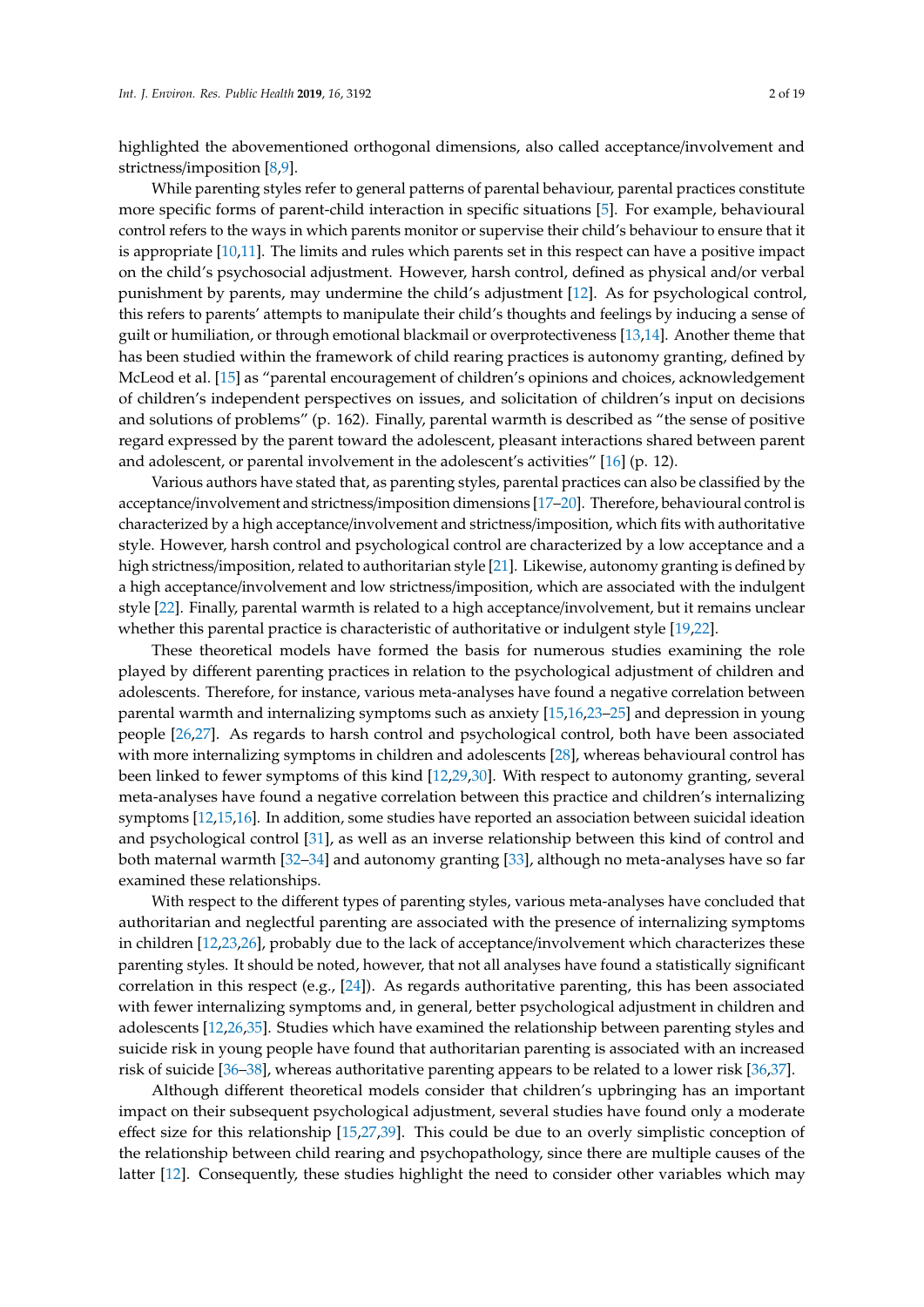moderate the relationship between parenting styles and internalizing symptoms, for example, genetic factors [\[15,](#page-13-13)[27](#page-14-7)[,39\]](#page-14-20), parental gender [\[16,](#page-13-14)[23,](#page-14-4)[24](#page-14-15)[,39\]](#page-14-20), anxiety or depression in the father or mother [\[40\]](#page-14-21), and the child's age and gender [\[15](#page-13-13)[,23](#page-14-4)[,27](#page-14-7)[,39\]](#page-14-20). Furthermore, and as Darling and Steinberg [\[5\]](#page-13-3) point out, parenting style itself is more likely to be a moderator than a predictor of children's psychosocial outcomes. It should also be borne in mind that the abovementioned studies have been conducted in western countries with participants of a medium socioeconomic status, factors which may also moderate the relationship between child rearing and internalizing symptoms [\[23\]](#page-14-4).

Studies that have examined the relationship between parenting styles and internalizing symptoms in children and adolescents also suffer from a number of methodological limitations, such as the almost exclusive reliance on questionnaires, some of which lack convergent validity, and this highlights the importance of employing other assessment techniques [\[15](#page-13-13)[,23](#page-14-4)[,25\]](#page-14-5). In addition, the fact that the majority of studies are based on non-experimental cross-sectional designs makes it difficult to establish causal hypotheses, and hence there is a need for experimental and/or longitudinal studies in this field [\[25\]](#page-14-5).

A further issue to consider is the lack of consensus in conceptualizing the different parenting style dimensions [\[12](#page-13-10)[,25\]](#page-14-5). More specifically, although there is agreement with respect to the definition of the acceptance/involvement dimension, this is not the case for strictness/imposition [\[29\]](#page-14-9). A more precise definition of these dimensions is therefore necessary so that future studies may be based on a consistent set of criteria and constructs [\[23\]](#page-14-4).

In light of the above, the goal of this systematic review is to synthesize the literature on the association of parental socialization styles and practices with anxiety, depression, and suicidal ideation in youth. In doing so, we aim to fill the gap in the literature regarding the relationship between different parenting style dimensions and practices and suicidal ideation in adolescents, while also examining the methods and characteristics of studies carried out over the past decade on the relationship between parenting styles and practices and depression, anxiety, and suicidal ideation.

#### **2. Method**

This systematic review was conducted in accordance with PRISMA (Preferred Reporting Items for Systematic reviews and Meta-Analyses) statement guidelines [\[41\]](#page-15-0).

#### *2.1. Search Strategy*

Systematic searches of the PsycInfo, Scopus, Pubmed, and Web of Science databases were conducted on 15 March 2019, covering literature published from 2010 to 2019. The search terms included 'parenting styles', 'parenting practices', 'parental socialization', 'anxiety', 'anxious', 'depressive', 'depression', and 'suicid\*'. The asterisk (\*) acts as a truncation symbol to detect various results composed of a single string of text: for example, 'suicid\*' detects terms such as 'suicide' and 'suicidal'. Full search strategies are presented in Tables [1](#page-2-0)[–4.](#page-3-0)

<span id="page-2-0"></span>

| <b>Search Number</b> | <b>Search Terms</b>                                                        | <b>Results</b> |
|----------------------|----------------------------------------------------------------------------|----------------|
| S1                   | KW parenting styles OR KW parenting practices OR KW parental socialization | 639            |
| S <sub>2</sub>       | KW anxiety OR KW anxious                                                   | 24,447         |
| S <sub>3</sub>       | KW depressive OR KW depression                                             | 44,844         |
| S4                   | KW suicid *                                                                | 10,868         |
| S5                   | S1 AND (S2 OR S3 OR S4)                                                    | 38             |

|  |  |  |  | Table 1. Search Strategy in PsycInfo. |
|--|--|--|--|---------------------------------------|
|--|--|--|--|---------------------------------------|

Limiters: Published Date: 20100101-20191231; Language: English, Spanish; Document Type: Journal Article Search modes—Boolean/Phrase. Note: The asterisk (\*) acts as a truncation symbol to detect various results composed of a single string of text.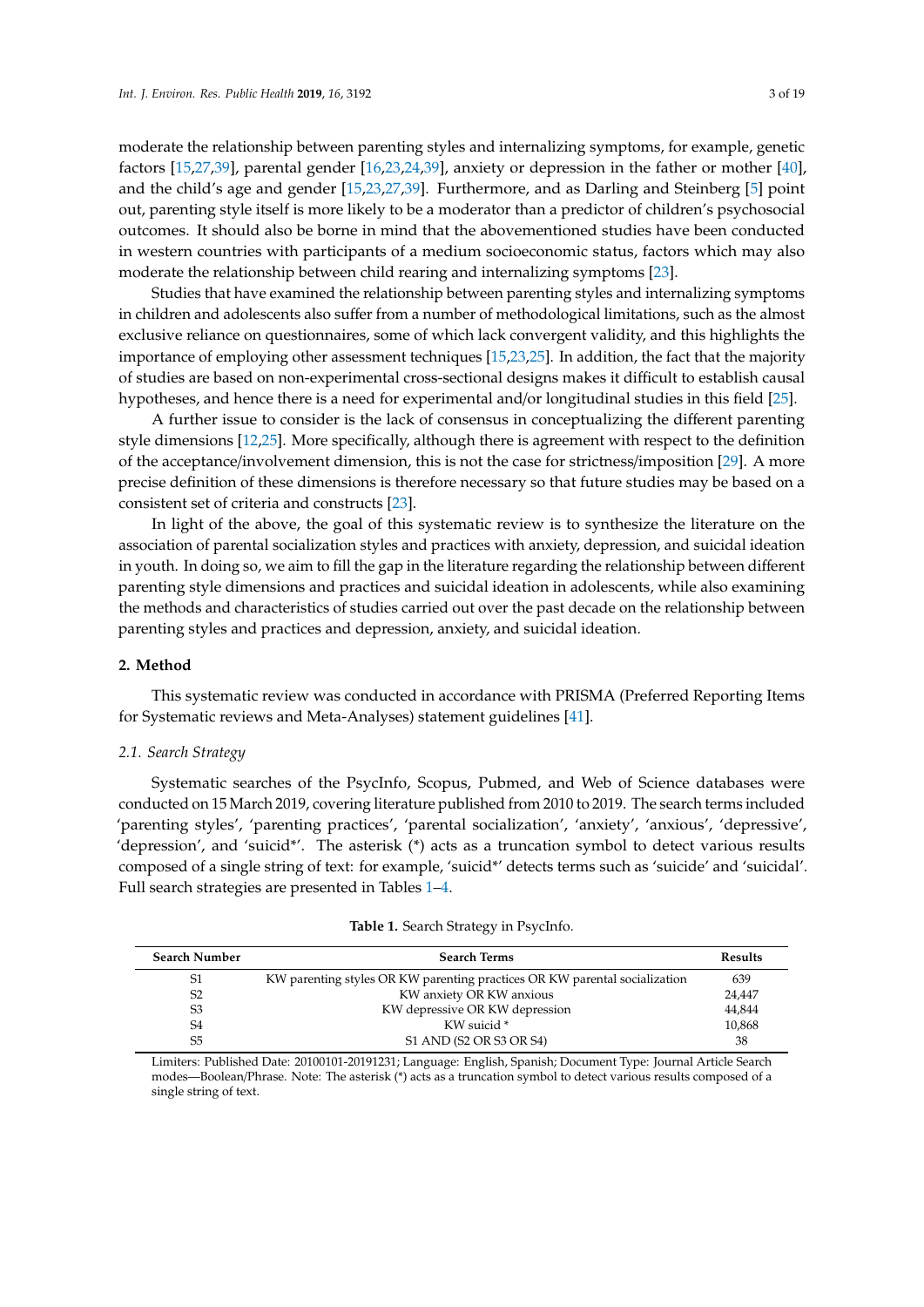| <b>Search Number</b> | <b>Search Terms</b>                                                                                                                                                                                                                                                                                                                                                                                                                                                             | <b>Results</b> |
|----------------------|---------------------------------------------------------------------------------------------------------------------------------------------------------------------------------------------------------------------------------------------------------------------------------------------------------------------------------------------------------------------------------------------------------------------------------------------------------------------------------|----------------|
| S <sub>1</sub>       | (KEY ("parenting styles") OR KEY ("parenting practices") OR KEY ("parental<br>socialization")) AND PUBYEAR > 2009 AND (LIMIT-TO (DOCTYPE, "ar") OR<br>LIMIT-TO (DOCTYPE, "ip") OR LIMIT-TO (DOCTYPE, "sh")) AND (LIMIT-TO<br>(LANGUAGE, "English") OR LIMIT-TO (LANGUAGE, "Spanish"))                                                                                                                                                                                           | 938            |
| S <sub>2</sub>       | (KEY ("anxiety") OR KEY ("anxious")) AND PUBYEAR > 2009 AND (LIMIT-TO<br>(DOCTYPE, "ar")) AND (LIMIT-TO (LANGUAGE, "English") OR LIMIT-TO<br>(LANGUAGE, "Spanish"))                                                                                                                                                                                                                                                                                                             | 94,305         |
| S <sub>3</sub>       | (KEY ("depression") OR KEY ("depressive")) AND PUBYEAR > 2009 AND<br>(LIMIT-TO (DOCTYPE, "ar") OR LIMIT-TO (DOCTYPE, "ip")) AND (LIMIT-TO<br>(LANGUAGE, "English") OR LIMIT-TO (LANGUAGE, "Spanish"))                                                                                                                                                                                                                                                                           | 153,803        |
| S <sub>4</sub>       | KEY (suicid*) AND PUBYEAR > 2009 AND (LIMIT-TO (DOCTYPE, "ar") OR<br>LIMIT-TO (DOCTYPE, "ip")) AND (LIMIT-TO (LANGUAGE, "English") OR<br>LIMIT-TO (LANGUAGE, "Spanish"))                                                                                                                                                                                                                                                                                                        | 27,891         |
| S <sub>5</sub>       | ((KEY ("parenting styles") OR KEY ("parenting practices") OR KEY ("parental")<br>socialization")) AND PUBYEAR > 2009) AND (((KEY ("depression") OR KEY<br>("depressive")) AND PUBYEAR $>$ 2009) OR (KEY (suicid*) AND PUBYEAR $>$<br>2009) OR ((KEY ("anxiety") OR KEY ("anxious")) AND PUBYEAR > 2009)) AND<br>(LIMIT-TO (LANGUAGE, "English") OR LIMIT-TO (LANGUAGE, "Spanish"))<br>AND (LIMIT-TO (DOCTYPE, "ar") OR LIMIT-TO (DOCTYPE, "ip") OR<br>LIMIT-TO (DOCTYPE, "sh")) | 97             |

# **Table 2.** Search Strategy in Scopus.

# **Table 3.** Search Strategy in Pubmed.

| <b>Search Number</b> | <b>Search Terms</b>                                                                                                                                                                                                                                                                                                                                                                                                                                                                                                                                                                  | Results |
|----------------------|--------------------------------------------------------------------------------------------------------------------------------------------------------------------------------------------------------------------------------------------------------------------------------------------------------------------------------------------------------------------------------------------------------------------------------------------------------------------------------------------------------------------------------------------------------------------------------------|---------|
| #1                   | Search ((parenting styles[MeSH Terms]) OR parenting practices[MeSH Terms])<br>OR parental socialization [MeSH Terms] Filters: Publication date from 2010/01/01<br>to 2019/12/31                                                                                                                                                                                                                                                                                                                                                                                                      | 395     |
| #2                   | Search (anxiety[MeSH Terms]) OR anxious[MeSH Terms] Filters: Publication<br>date from 2010/01/01 to 2019/12/31                                                                                                                                                                                                                                                                                                                                                                                                                                                                       | 33,551  |
| #3                   | Search (depression[MeSH Terms]) OR depressive[MeSH Terms] Filters:<br>Publication date from 2010/01/01 to 2019/12/31                                                                                                                                                                                                                                                                                                                                                                                                                                                                 | 81,780  |
| #4                   | Search suicid*[MeSH Terms] Filters: Publication date from 2010/01/01 to<br>2019/12/31                                                                                                                                                                                                                                                                                                                                                                                                                                                                                                | 18,960  |
| #5                   | Search ((((((((anxiety[MeSH Terms]) OR anxious[MeSH Terms]) AND<br>("2010/01/01"[PDat]: "2019/12/31"[PDat])) OR (((depression[MeSH Terms]) OR<br>depressive[MeSH Terms]) AND ("2010/01/01"[PDat]: "2019/12/31"[PDat]))) OR<br>(suicid*[MeSH Terms] AND ("2010/01/01"[PDat]: "2019/12/31"[PDat]))) AND<br>("2010/01/01"[PDat]: "2019/12/31"[PDat]))) AND ((((parenting styles[MeSH)<br>Terms]) OR parenting practices[MeSH Terms]) OR parental socialization[MeSH<br>Terms]) AND ("2010/01/01"[PDat]: "2019/12/31"[PDat])) Filters: Publication date<br>from 2010/01/01 to 2019/12/31 | 27      |

## **Table 4.** Search Strategy in Web of Science.

<span id="page-3-0"></span>

| <b>Search Number</b> | <b>Search Terms</b>                                                                          | <b>Results</b> |
|----------------------|----------------------------------------------------------------------------------------------|----------------|
| #1                   | $TS =$ "parenting styles" OR TS = "parenting practices" OR TS = "parental"<br>socialization" | 3343           |
| #2                   | $TS =$ anxiety OR $TS =$ anxious                                                             | 149,668        |
| #3                   | $TS =$ depression OR $TS =$ depressive                                                       | 257,204        |
| #4                   | $TS = suicide*$                                                                              | 44.034         |
| #5                   | #2 OR #3 OR #4                                                                               | 345,342        |
| #6                   | #1 AND #5                                                                                    | 686            |

Limiters: Timespan: 2010–2019. Databases: WOS, MEDLINE, SCIELO. Refined by: Document types: (article) and Languages: (English or Spanish). Note: The asterisk (\*) acts as a truncation symbol to detect various results composed of a single string of text.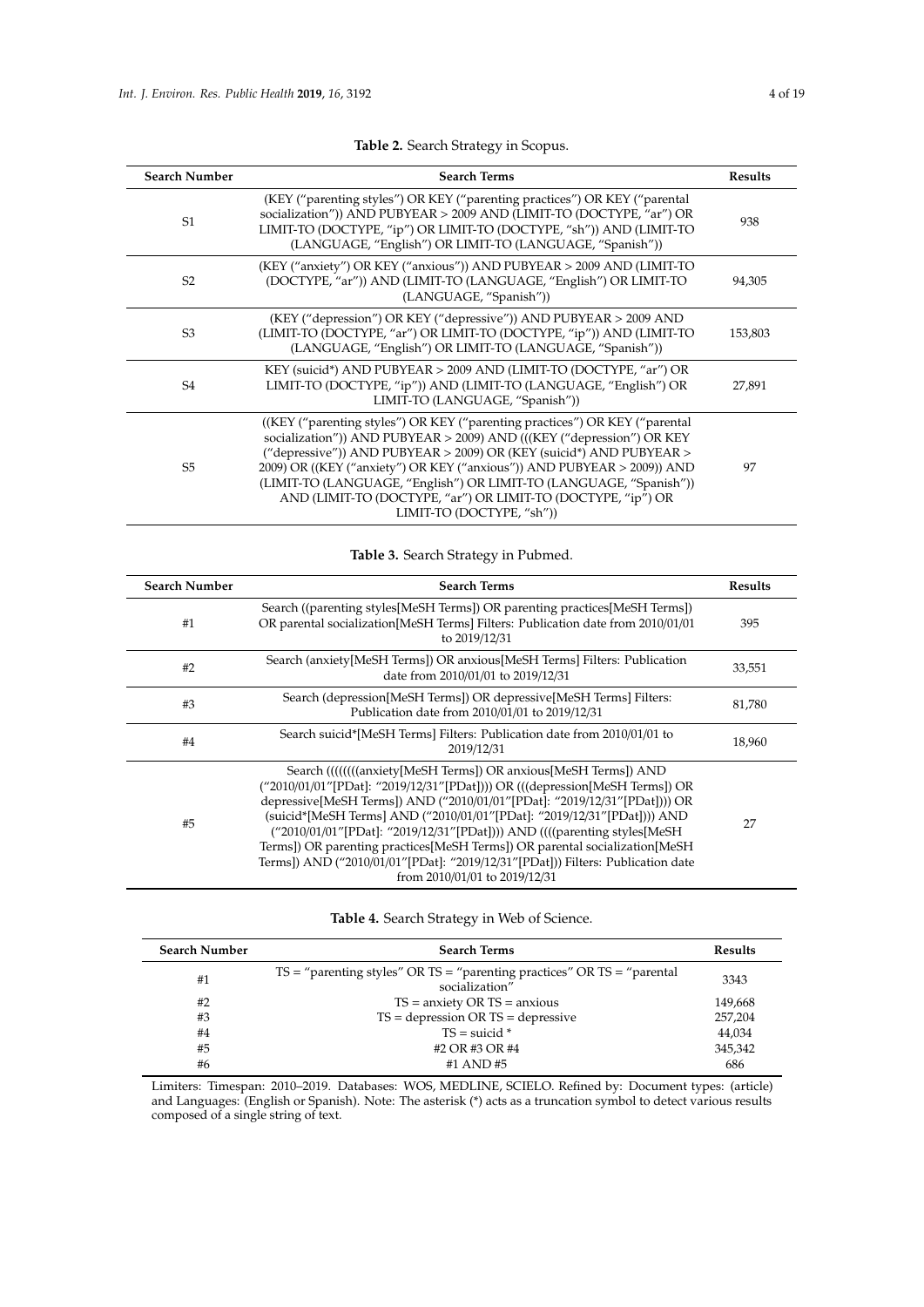#### *2.2. Study Selection*

Two researchers (A.G. and J.A.) conducted the first screening of articles based on titles and abstracts. Inter-rater reliability was satisfactory, with a kappa coefficient of 0.93. Any disagreement was resolved by consensus. Eligible articles were then identified by screening full texts using previously agreed exclusion and inclusion criteria (see below). In this case, the kappa coefficient was 0.81, and any disagreements were once again resolved through consensus. *Int. J. Environ. Res. Public Health* **2019**, *16*, x 5 of 20

#### *2.3. Eligibility Criteria 2.3. Eligibility Criteria*

The inclusion criteria were (1) studies that assess anxiety, depression, and/or suicidal ideation in adolescents aged between 12 and 18 years, and which examine parenting styles or practices; (2) articles published in English or Spanish; and (3) studies that analyse the relationship between parenting styles articles and anxiety, depression, and/or suicidal ideation in adolescents.

Accordingly, the exclusion criteria were  $(1)$  not having access to the full text (no full text); (2) publications in languages other than English or Spanish (language); (3) theoretical reviews,  $\frac{1}{2}$  meta-analyses, systematic reviews, or studies in which no data were collected (article type); (4) studies whose participants were not adolescents aged between 12 and 18 years (sample); and (5) studies that did not examine the relationship between parenting styles or practices and anxiety, depression, and/or suicidal ideation in adolescents (content). As more than one of these exclusion criteria may apply to the same study, records were coded following the order in which the criteria are presented here (see Figure [1\)](#page-4-0).  $\frac{a}{b}$  $\sigma$ ,  $\sigma$ 

<span id="page-4-0"></span>

**Figure 1.** Preferred Reporting Items for Systematic reviews and Meta-Analyses (PRISMA) flow **Figure 1.** Preferred Reporting Items for Systematic reviews and Meta-Analyses (PRISMA) flow diagram.

### 2.4. Data Extraction

*2.4. Data Extraction*  (where available) from each: country of study, study type/design, sample size/description, age ofAll studies were coded using a detailed coding manual and the following data were extracted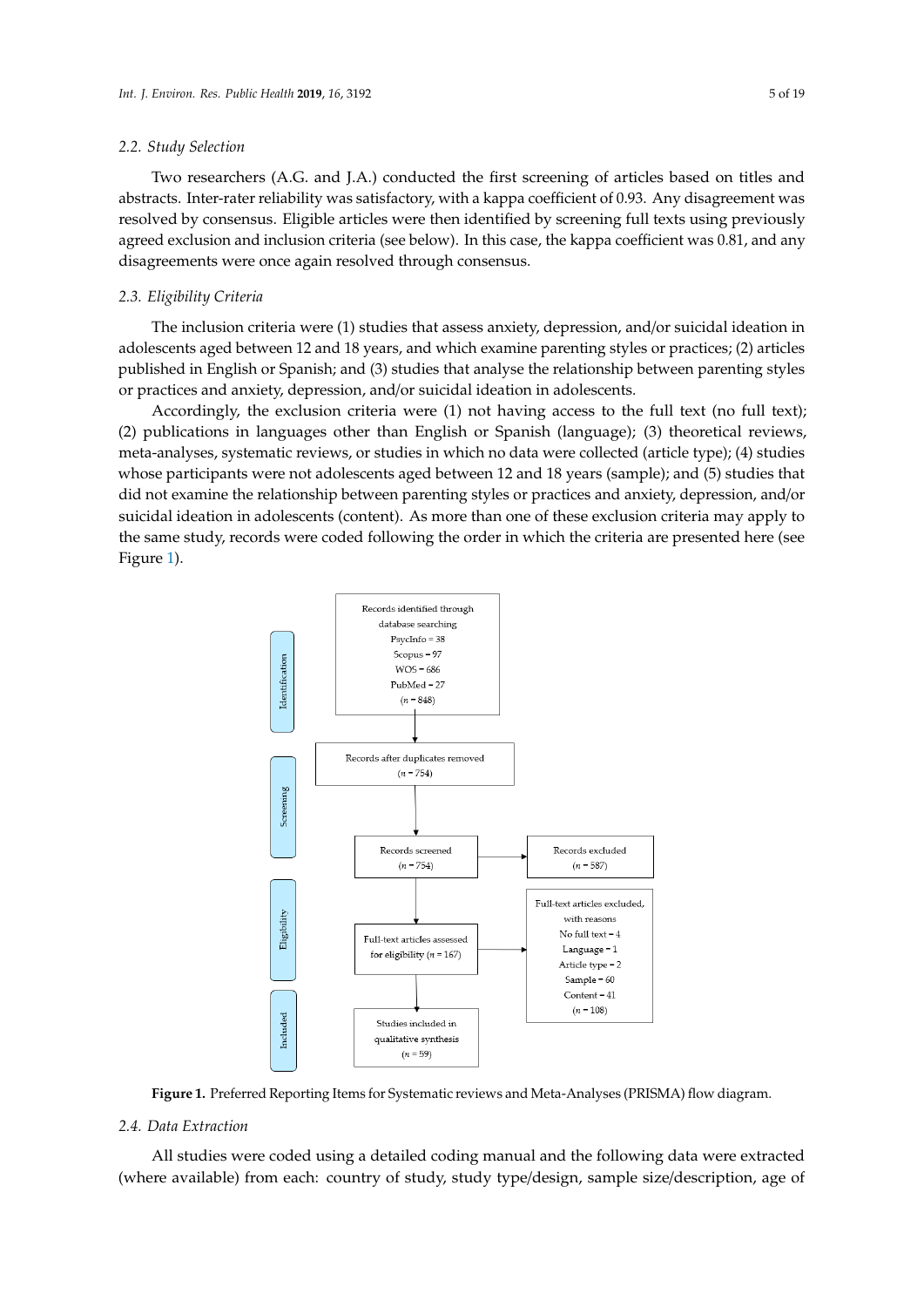participants, gender, parenting assessment, depression assessment, anxiety assessment, suicidal ideation assessment, and main results.

In order to evaluate parenting practices, we considered the following practices: parental warmth, which refers to measures of parental care, acceptance, involvement, emotional support, concern, and understanding; psychological control, referring to parental practices that manipulate children's psychological experiences through imposition or conditional love; behavioural control, which refers to parental monitoring or supervision; harsh control, that is, the use of corporal punishment or severe punishment practices; and autonomy granting, referring to practices that explicitly foster children's autonomy. We also considered other practices, such as inconsistent discipline, negative parenting, or over-reactivity, which appear less frequently in the reviewed literature. Finally, we coded the four parenting styles (authoritative, authoritarian, indulgent, and neglectful).

Regarding the outcome variables, it should be noted that suicidal ideation was considered in a broad sense. Therefore, our conceptualization included the lifetime prevalence of suicide attempts, suicidal thoughts, self-harm, or self-destructive thoughts and behaviours.

#### **3. Results**

#### *3.1. Literature Search Results*

The search strategy yielded 848 results, as shown in Figure [1.](#page-4-0) After removing duplicates, a first screening based on title and abstracts resulted in 167 articles. Finally, after a full-text read-through, 59 studies [\[31](#page-14-11)[,36,](#page-14-17)[42–](#page-15-1)[98\]](#page-17-0) were selected for inclusion (see Table [5\)](#page-10-0).

#### *3.2. Study Characteristics*

Half of the included studies ( $N = 29$ ; see Table [5\)](#page-10-0) had been published since 2016. Overall, the studies reviewed had been conducted in 28 different countries, most notably the USA (33.3% of studies), followed by China (11.7%), and Mexico, Portugal, and Spain (each 5%). A cross-sectional design was used in 78% of studies, while the remaining 22% were longitudinal. Sample size ranged from 27 [\[65\]](#page-16-0) to 71,891 [\[36\]](#page-14-17), with a median of 445 participants. The proportion of females in the samples ranged between 0% [\[89\]](#page-17-1) and 92.7% [\[88\]](#page-17-2), with a median of 52%.

Regarding outcome variables, 66.1% of studies assessed depression, 27.1% anxiety, and 18.6% suicidal ideation. In approximately 15% of studies, the results for boys and girls were analysed separately, while in 34%, the results relating to parenting style were analysed separately for mothers and fathers.

Parenting practices were assessed by several different instruments. Specifically, warmth was most often assessed with the EMBU (Egna Minnen Beträffande Uppfostran), an inventory for assessing memories of parental rearing behaviour ([\[99\]](#page-17-3); 7 studies); the Alabama Parenting Questionnaire (APQ; [\[100](#page-17-4)[,101\]](#page-17-5); 5 studies); the Child's Report of Parental Behaviour Inventory (CRPBI; [\[102\]](#page-17-6); 4 studies); the Andrade and Betancourt Parental Practices Scale (Andrade and Betancourt PPS; [\[103\]](#page-18-0); 3 studies); the Parenting Bonding Instrument (PBI; [\[104\]](#page-18-1); 2 studies); the Parental Socialization Scale (PSS; [\[29\]](#page-14-9); 2 studies); and related measures (21 studies). Psychological control was most often assessed with the EMBU (7 studies), the CRPBI (3 studies), the Andrade and Betancourt PPS (3 studies), the PSS (2 studies), the Psychological Control Scale (PCS; [\[13\]](#page-13-11); 2 studies), the Parent Behaviour Measure (PBM; [\[105\]](#page-18-2); 2 studies), and related measures (11 studies). Behavioural control was most often assessed with the APQ (5 studies), the CRPBI (4 studies), the Andrade and Betancourt PPS (3 studies), the PSS (2 studies), the PBM (2 studies), and related measures (15 studies). Harsh control was most often assessed with the APQ (5 studies), the PBM (2 studies), and related measures (9 studies). Autonomy granting was most often assessed with the Andrade and Betancourt PPS (3 studies), the PSS (2 studies), and related measures (3 studies). Finally, parenting styles were assessed either with measures created ad hoc (5 studies), or with instruments such as the Parenting Practices Scale [\[106\]](#page-18-3).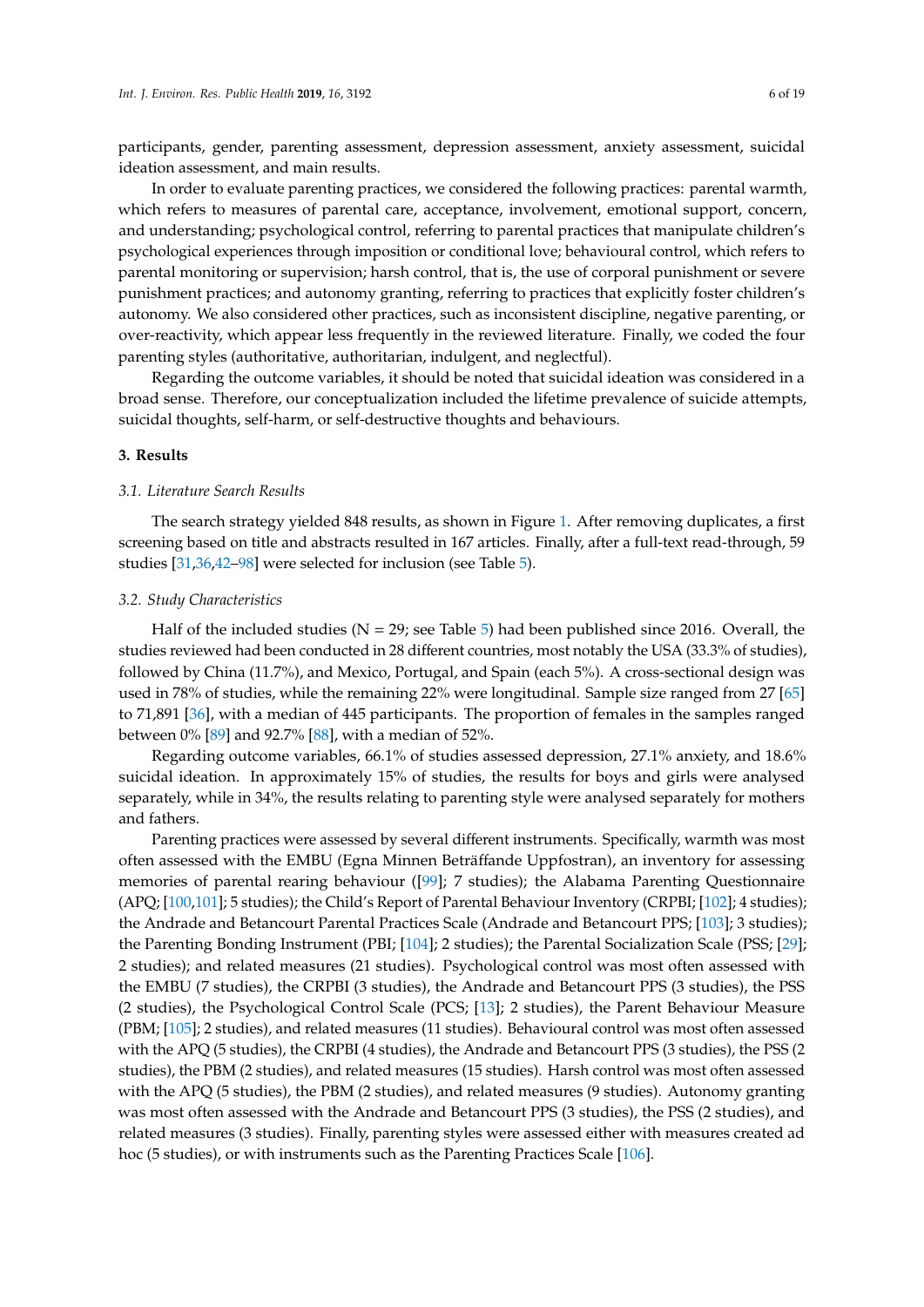In addition to parenting, this review is also concerned with depression, anxiety, and suicidal tendencies in adolescents. Depression was most often assessed with the Clinical Diagnostic Interview (CDI; [\[107\]](#page-18-4); 10 studies), the Center for Epidemiologic Studies Depression Scale (CES-D; [\[108\]](#page-18-5); 10 studies), the Youth Self Report (YSR; [\[109\]](#page-18-6); 5 studies), the Symptom Checklist 90 Revised (SCL-90-R; [\[110\]](#page-18-7); 3 studies), the Diagnostic Interview Schedule for Children (DISC; [\[111\]](#page-18-8); 2 studies), the Beck Depression Inventory (BDI; [\[112\]](#page-18-9); 2 studies), and related measures (7 studies). Anxiety was most often measured with the Revised Child Anxiety and Depression Scale (RCADS; [\[113\]](#page-18-10); 2 studies), the Revised Children's Manifest Anxiety Scale (RCMAS; [\[114\]](#page-18-11); 2 studies), and related measures (12 studies). Finally, suicidal ideation was most often assessed either with measures created ad hoc (6 studies), or with selected items from standardized measurement instruments designed to assess other constructs (2 studies).

## *3.3. Association of Parenting Practices and Styles with Depression, Anxiety, and Suicidal Ideation in Adolescents*

The results of our analysis showed an inverse relationship of moderate effect size between parental warmth and depressive symptoms in adolescents. Correlation coefficients ranged between −0.75, reported by Jelenova et al. [\[65\]](#page-16-0) in a sample of adolescents with inflammatory bowel disease, and −0.03, with a median of −0.26. Regarding the inverse association between parental warmth and anxiety, the median correlation indicated a small effect size (−0.14), with coefficients ranging between −0.51 (once again, in the study by Jelenova et al. [\[65\]](#page-16-0)) and a minimum of −0.14. The relationship between parental warmth and suicidal ideation also showed a small effect size (median correlation of −0.17), with coefficients ranging between −0.71 ([\[50\]](#page-15-2), in a sample of adolescents who had assaulted their parents) and 0.03.

In general, there was a positive relationship with a small or moderate effect size (median 0.24) between parental psychological control and depression in adolescents, with correlation coefficients ranging between 0.48 [\[42\]](#page-15-1) and 0.05. The effect size for the relationship between psychological control and anxiety was smaller (median 0.16), and in this case, coefficients ranged between 0.47 [\[78\]](#page-16-1) and 0.03. Finally, the relationship between psychological control and suicidal ideation yielded a median correlation of 0.20, ranging between 0.41 [\[83\]](#page-17-7) and −0.08.

Behavioural control showed an inverse association of a small effect size with depression in adolescents (median −0.02), with coefficients ranging between −0.53 ([\[88\]](#page-17-2), in a sample of adolescents hospitalized for a suicide attempt) and −0.03. This parenting practice was only weakly associated with anxiety (median −0.03), with coefficients ranging between −0.19 [\[85\]](#page-17-8) and 0.07. Finally, the relationship between behavioural control and suicidal ideation was almost null, with the highest coefficient being −0.12, in the study by Florenzano et al. [\[61\]](#page-16-2).

Harsh control showed a positive association of a moderate effect size (median 0.25) with depression in adolescents, with coefficients ranging between 0.78 [\[65\]](#page-16-0) and 0.14. The effect size was also moderate (median 0.34) for the relationship between this practice and anxiety, and in this case, coefficients ranged between 0.68 [\[65\]](#page-16-0) and 0.24. An association of a moderate effect size was also found for the relationship between harsh control and suicidal ideation, although this is based on just two studies; the highest correlation was 0.28, in the study by Nunes and Mota [\[80\]](#page-16-3).

Finally, autonomy granting showed a negative association of a moderate effect size with depression in adolescents (median −0.28), and a slightly weaker inverse relationship with anxiety (median −0.22) and suicidal ideation (median −0.22). Coefficients ranged between −0.44 [\[65\]](#page-16-0) and −0.03 for the relationship between autonomy granting and depression, between −0.45 [\[65\]](#page-16-0) and −0.08 for the association with anxiety, and between −0.35 [\[83\]](#page-17-7) and −0.02 for the relationship with suicidal ideation.

Regarding parenting styles, indulgent parenting has been found to be associated with less suicidal ideation in adolescents [\[36\]](#page-14-17), while authoritative parenting has been related to less depression [\[66](#page-16-4)[,74,](#page-16-5)[86,](#page-17-9)[90\]](#page-17-10). Conversely, authoritarian [\[71,](#page-16-6)[74\]](#page-16-5) and negligent parenting styles [\[71](#page-16-6)[,86\]](#page-17-9) have been associated with more symptoms of depression in adolescents.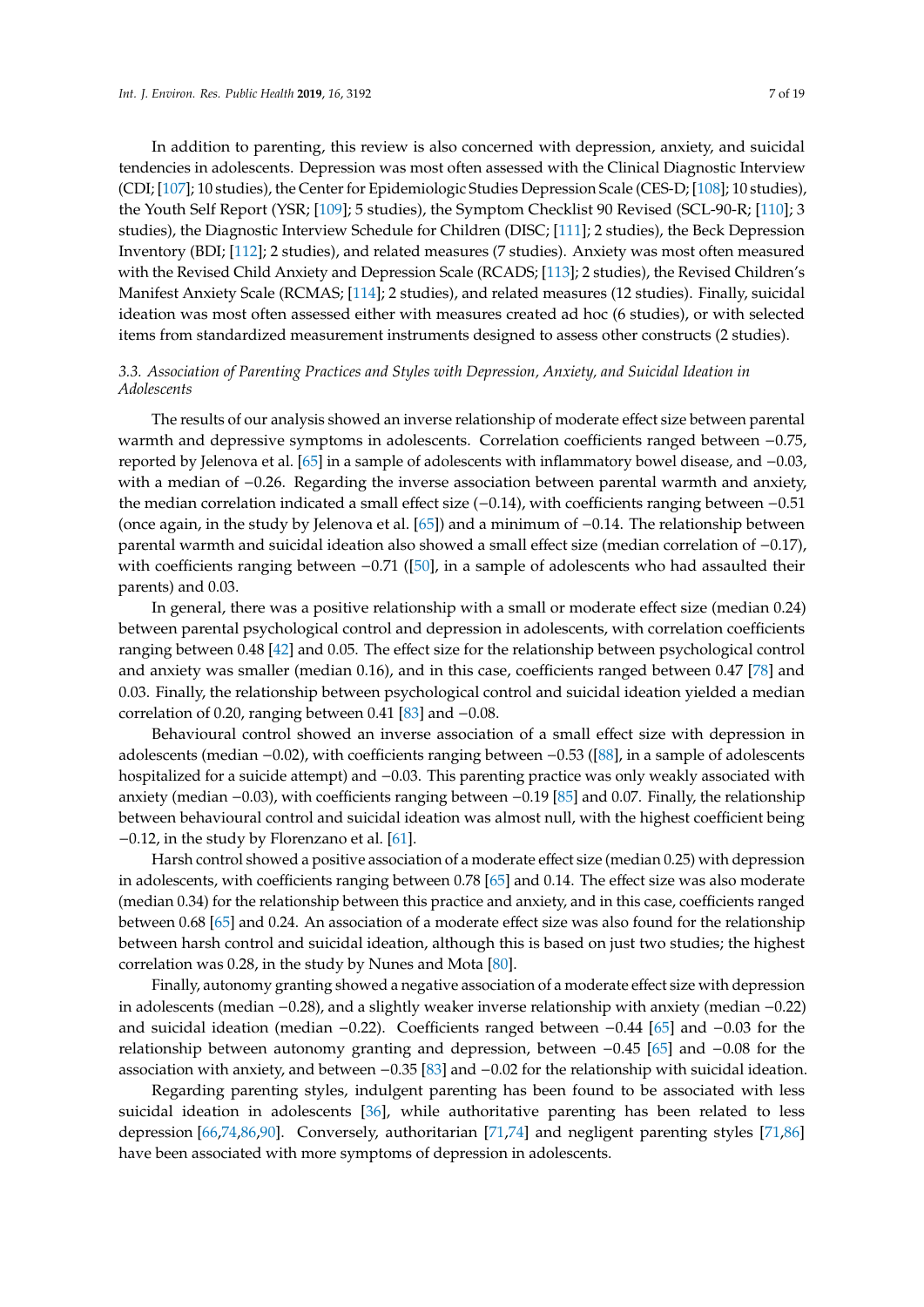| <b>Study Reference</b>              | Country    | Study<br>Type/Design | <b>Sample Characteristics</b>                                                                             | $\boldsymbol{N}$<br>Age                     | Percentage of<br>females | Parenting assessment                                                        | Outcome<br>Variable   | Measure                                          |
|-------------------------------------|------------|----------------------|-----------------------------------------------------------------------------------------------------------|---------------------------------------------|--------------------------|-----------------------------------------------------------------------------|-----------------------|--------------------------------------------------|
| Andrade et al., 2012<br>$[42]$      | Mexico     | Cross-sectional      | Community sample                                                                                          | 1934<br>$11-17$ years                       | 48.6                     | Andrade and Betancourt PPS                                                  | Depression            | CES-D                                            |
| Antón et al., 2016<br>$[43]$        | Spain      | Cross-sectional      | Teenagers with a clinical history                                                                         | 100<br>$13-17$ years                        | 70                       | <b>PSS</b>                                                                  | Depression            | $SCL-90-R$                                       |
| Bahamón et al.,<br>2018 [31]        | Colombia   | Cross-sectional      | Community sample                                                                                          | 328<br>$15-18$ years                        | 53.4                     | <b>PPS</b>                                                                  | Suicidal<br>ideation  | Scale developed for<br>this study                |
| Balan et al., 2017<br>$[44]$        | Romania    | Cross-sectional      | Community sample                                                                                          | 1132<br>$10-14$ years                       | 46                       | <b>APQ</b>                                                                  | Depression            | <b>YSR</b>                                       |
| Bámaca-Colbert et<br>al., 2018 [45] | <b>USA</b> | Cross-sectional      | Community sample                                                                                          | 279<br>$14-16$ years                        | 52                       | PBM                                                                         | Depression            | CES-D                                            |
| Brassell et al., 2016<br>$[46]$     | <b>USA</b> | Cross-sectional      | Community sample                                                                                          | 205<br>$13-17$ years                        | 37.1                     | <b>MAPS</b>                                                                 | Depression            | <b>BPC</b>                                       |
| Bullock et al., 2108<br><b>47</b>   | China      | Cross-sectional      | Community sample                                                                                          | 462<br>mean age 13.4                        | 46.7                     | <b>PPC</b>                                                                  | Depression            | <b>CDI</b>                                       |
| Burlaka et al., 2017<br>[48]        | Ukraine    | Cross-sectional      | Community sample                                                                                          | 251<br>$9-16$ years                         | 53                       | APQ                                                                         | Depression            | <b>YSR</b>                                       |
| Carless et al., 2015<br>[49]        | Australia  | Cross-sectional      | School refusing                                                                                           | 60<br>$12-17$ years                         | 46.7                     | FAD-GF                                                                      | Depression            | <b>CDI</b>                                       |
|                                     |            |                      | School attending                                                                                          | 46<br>$12-17$ years                         | 60.9                     |                                                                             | Anxiety               | <b>SCARED</b>                                    |
| Castañeda et al.,<br>2012 [50]      | Spain      | Cross-sectional      | Adolescents who had assaulted their<br>parents and adolescents who had not                                | 28<br>mean age 15.7                         | 35.7                     | ESPA29                                                                      | Suicidal<br>ideation  | <b>MACI</b>                                      |
| Chen et al., 2016<br>[51]           | China      | Cross-sectional      | Monozygotic and same sex dizygotic<br>twins                                                               | 2230<br>$10-18$ years                       | 52                       | Scale adapted from the IYFP                                                 | Anxiety               | <b>STAI</b>                                      |
| Costigan &<br>Koryzma, 2011 [52]    | Canada     | Cross-sectional      | Chinese immigrants in Canada                                                                              | 96<br>$10-14$ years                         | 55.4                     | Scale adapted from the IYFP/<br>Parenting scale developed for<br>this study | Depression            | CES-D                                            |
| Cruz et al., 2013 [53]              | Portugal   | Cross-sectional      | Community sample with<br>self-destructive thoughts<br>Clinical sample with self-destructive<br>behaviours | 268<br>$11-21$ years<br>42<br>$11-21$ years | 57.5<br>86               | <b>EMBU</b>                                                                 | Suicidal<br>ideation  | 2 items from the<br>YSR for suicidal<br>ideation |
| Cruz et al., 2014 [54]              | Portugal   | Cross-sectional      | Community sample                                                                                          | 1266<br>$11-21$ years                       | 53                       | <b>EMBU</b>                                                                 | Suicidal<br>ideation  | 2 items from the<br>YSR for suicidal<br>ideation |
| Daryanani et al.,<br>2016 [55]      | <b>USA</b> | Longitudinal         | Community sample                                                                                          | 385<br>mean age 12.8                        | 52.7                     | <b>CRPBI</b>                                                                | Depression<br>Anxiety | CDI<br><b>MASC</b>                               |
| Donath et al., 2014<br>$[36]$       | Germany    | Cross-sectional      | Community sample                                                                                          | 71891<br>mean age 15.3                      | 48.7                     | Parenting scale developed for<br>this study                                 | Suicidal<br>ideation  | Scale developed for<br>this study (2 items)      |

## **Table 5.** Characteristics of the included studies.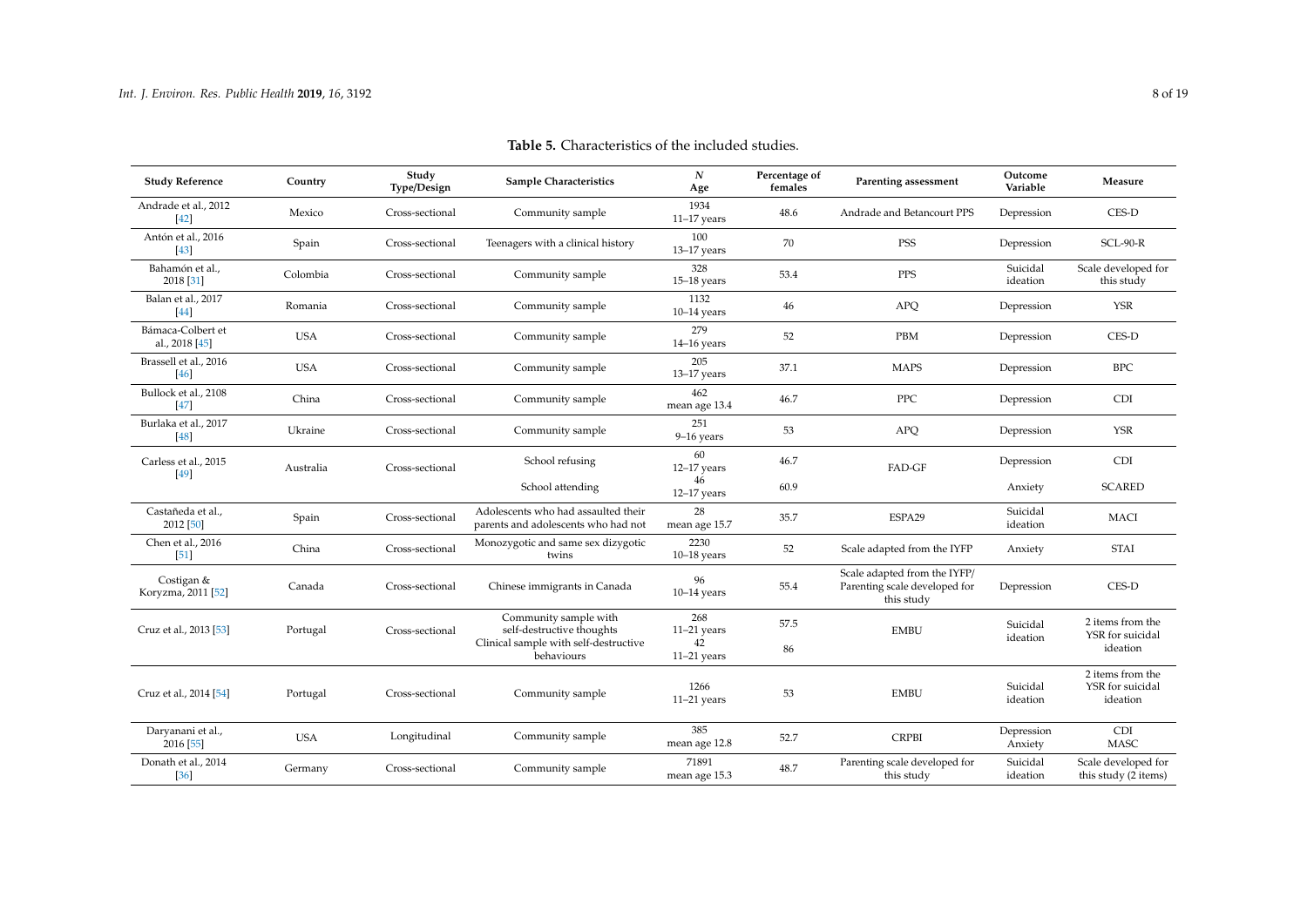| <b>Study Reference</b>               | Country                                                                     | Study<br>Type/Design | <b>Sample Characteristics</b>                                           | N<br>Age                | Percentage of<br>females | Parenting assessment                        | Outcome<br>Variable   | Measure                                    |
|--------------------------------------|-----------------------------------------------------------------------------|----------------------|-------------------------------------------------------------------------|-------------------------|--------------------------|---------------------------------------------|-----------------------|--------------------------------------------|
| Dotterer & James,<br>2018 [56]       | <b>USA</b>                                                                  | Cross-sectional      | Racial and ethnic minority sample                                       | 129<br>$11-14$ years    | 58                       | <b>CRPBI</b>                                | Depression            | <b>CDI</b>                                 |
| Doyle et al., 2017<br>$[57]$         | <b>USA</b>                                                                  | Cross-sectional      | Community sample                                                        | 660<br>$11-21$ years    | 47.4                     | PAM                                         | Depression            | CES-D                                      |
| Eckshtain et al.,<br>2010 [58]       | <b>USA</b>                                                                  | Cross-sectional      | Diagnosis of type 1 or type 2 diabetes                                  | 61<br>$10-18$ years     | 62                       | APQ                                         | Depression            | <b>CBCL</b>                                |
| Eun et al., 2018 [59]                | <b>USA</b>                                                                  | Cross-sectional      | Community sample                                                        | 6483<br>$13-18$ years   |                          | PBI                                         | Depression<br>Anxiety | CIDI                                       |
| Flessner et al., 2017<br>[60]        | <b>USA</b>                                                                  | Cross-sectional      | Anxious adolescents residing in<br>location-based family public housing | 81<br>$9-17$ years      | 61.7                     | PAKRS-PR // APQ                             | Anxiety               | <b>CBCL</b>                                |
| Florenzano et al.,<br>2011 [61]      | Chile                                                                       | Cross-sectional      | Community sample                                                        | 2346<br>$13-20$ years   | 59                       | <b>CNAP</b>                                 | Suicidal<br>ideation  | Scale developed for<br>this study (1 item) |
| Gagné & Melançon,<br>2013 [62]       | Canada                                                                      | Cross-sectional      | Community sample                                                        | 278<br>$12-17$ years    | 45.3                     | <b>PVPPI</b>                                | Depression            | <b>YSR</b>                                 |
| Gómez-Ortiz et al.,<br>2016 [63]     | Spain                                                                       | Cross-sectional      | Community sample                                                        | 2060<br>$12-19$ years   | 48.0                     | PSS                                         | Anxiety               | SAS-A                                      |
| Han &<br>Grogan-Kaylor,<br>2013 [64] | Korea                                                                       | Longitudinal         | Community sample                                                        | 3263<br>$15-16$ years   | 47.4                     | Scale adapted from the KYPS                 | Depression            | Scale adapted from<br>the KYPS             |
| Jelenova et al., 2016<br>[65]        | Czech Republic                                                              | Cross-sectional      | Suffering inflammatory bowel disease                                    | 27<br>$13-16$ years     | 48.1                     | <b>ADOR</b>                                 | Depression            | <b>CDI</b>                                 |
| Kerr et al., 2012 [66]               | Sweden                                                                      | Longitudinal         | Community sample                                                        | 1247<br>$10-18$ years   | 49.0                     | Parenting scale developed for<br>this study | Depression            | CES-D                                      |
| Kim et al., 2013 [67]                | <b>USA</b>                                                                  | Longitudinal         | Families in which both parents are<br>foreign-born (Chinese)            | 379<br>$12-15$ years    | 54.4                     | Scale adapted from the IYFP                 | Depression            | CES-D                                      |
| King et al., 2016 [68]               | <b>USA</b>                                                                  | Cross-sectional      | Data from the National Survey on<br>Drug Use and Health (NSDUH)         | 17399<br>$12-17$ years  | 49.5                     | Interview                                   | Depression            | Interview                                  |
| Lamis et al., 2012<br>[69]           | <b>USA</b>                                                                  | Longitudinal         | High-risk schools                                                       | 754<br>5-18 years       |                          | <b>PDS</b>                                  | Depression            | <b>DISC</b>                                |
| Liem et al., 2010 [70]               | <b>USA</b>                                                                  | Longitudinal         | Community sample                                                        | 1325<br>$16 - 25$ years | 51.5                     | Authoritative parenting style               | Depression            | CES-D                                      |
| Lipps et al., 2012<br>[71]           | Caribbean islands: Jamaica,<br>Bahamas, St. Kitts and<br>Nevis, St. Vincent | Cross-sectional      | Community sample                                                        | 1955<br>$13-18$ years   | 52.1                     | <b>Parenting Practices Scale</b>            | Depression            | <b>BDI</b>                                 |
| Logan et al., 2011<br>$[72]$         | <b>USA</b>                                                                  | Cross-sectional      | High-risk pre/early adolescents                                         | 2598<br>$12-15$ years   | 50.6                     | Parenting scale developed for<br>this study | Suicide ideation      | Scale developed for<br>this study (1 item) |
| Luebbe et al., 2018<br>$[73]$        | China                                                                       | Cross-sectional      | Community sample                                                        | 247<br>$14-18$ years    | 57.5                     | PCS                                         | Anxiety               | <b>RCADS</b>                               |

## **Table 5.** *Cont*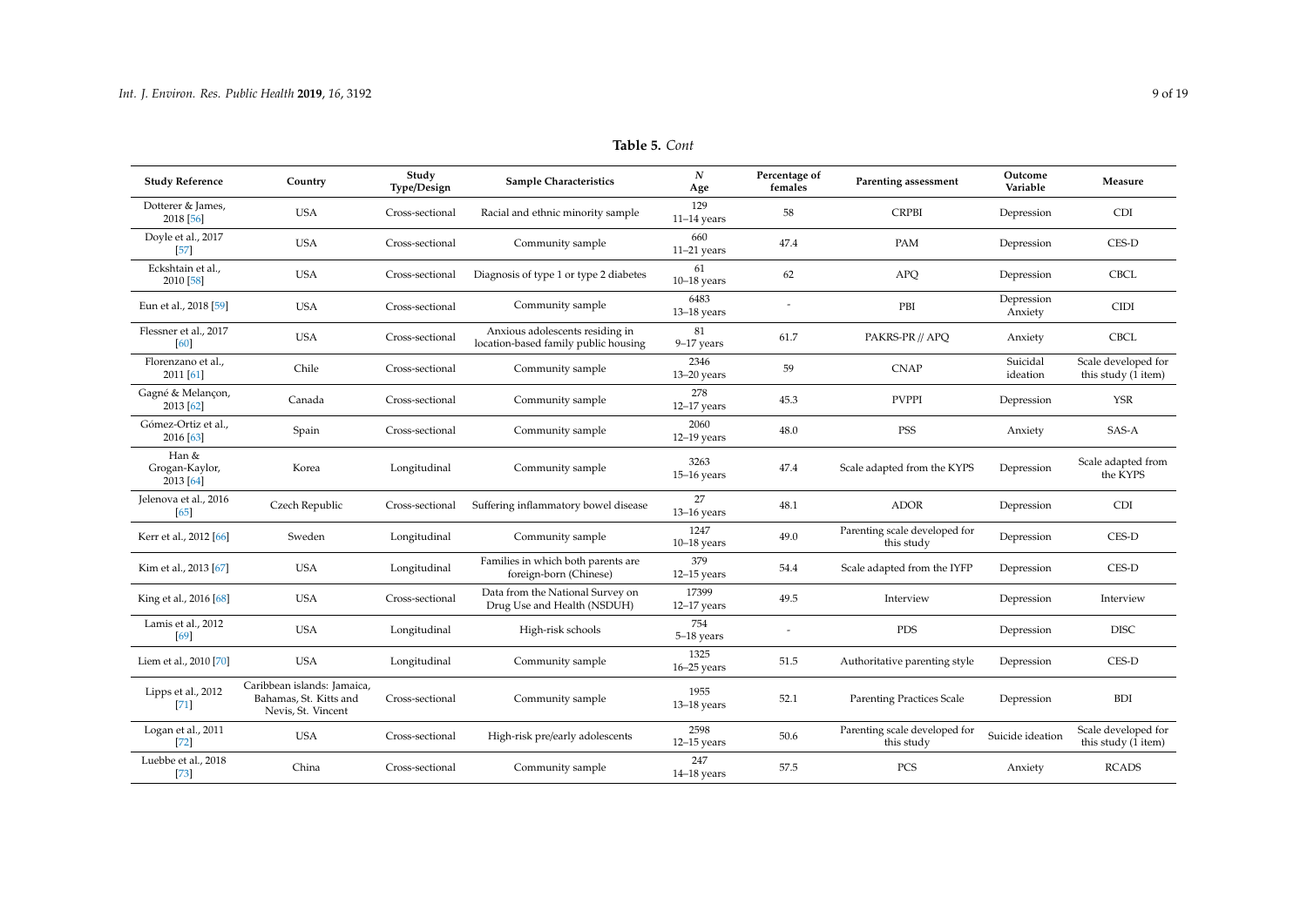| <b>Study Reference</b>                        | Country    | Study<br>Type/Design | Sample Characteristics               | $\boldsymbol{N}$<br>Age     | Percentage of<br>females | Parenting assessment                                       | Outcome<br>Variable                | Measure                                         |
|-----------------------------------------------|------------|----------------------|--------------------------------------|-----------------------------|--------------------------|------------------------------------------------------------|------------------------------------|-------------------------------------------------|
| Luyckx et al., 2011<br>741                    | Belgium    | Cross-sectional      | Congenital heart disease             | 429<br>$14-18$ years<br>403 | 46.6                     | Parental Regulation Scale &<br>Psychological Control Scale | Depression                         | CES-D                                           |
|                                               |            |                      | Healthy controls                     | $14-18$ years               | 49.1                     | from the YSR/Responsiveness<br>scale from the CRPBI        |                                    |                                                 |
| Mak & Iacovou,<br>2018 [75]                   | <b>USA</b> | Longitudinal         | Community sample                     | 2954<br>15.4 mean age       |                          | Data from the Add Health<br>study                          | Depression                         | CES-D                                           |
| Meldrum et al.,<br>2015 [76]                  | <b>USA</b> | Cross-sectional      | Community sample                     | 825<br>15 mean age          |                          | Parenting scale developed for<br>this study                | Depression                         | <b>CDI</b>                                      |
| Moberg et al., 2011<br>$[77]$                 | Sweden     | Longitudinal         | Community sample: twins              | 2369<br>$16-17$ years       | 52.3                     | <b>Expressed Emotion measure</b>                           | Internalizing<br>behaviour         | <b>CBCL</b><br><b>YSR</b><br><b>ABCL</b><br>ASR |
| Mousavi et al., 2016<br>[78]                  | Malaysia   | Cross-sectional      | Community sample                     | 227<br>$13-18$ years        | 46.3                     | <b>EMBU</b>                                                | Anxiety                            | <b>SCAS</b>                                     |
| Niditch & Varela,<br>2012 [79]                | <b>USA</b> | Cross-sectional      | Community sample                     | 124<br>$12-18$ years        | 63                       | <b>EMBU</b>                                                | Anxiety                            | <b>RCMAS</b>                                    |
| Nunes & Mota, 2017<br>[80]                    | Portugal   | Cross-sectional      | Community sample                     | 604<br>$15-18$ years        | 54.6                     | PSDQ-S                                                     | Suicidal<br>ideation               | <b>SIQ</b>                                      |
| Ozer et al., 2013 [81]                        | <b>USA</b> | Longitudinal         | Community sample Mexican<br>American | 151<br>$12-15$ years        | 45                       | PBF                                                        | Depression                         | <b>BDI</b>                                      |
| Peng et al., 2011 [82]                        | China      | Cross-sectional      | Community sample                     | 1083<br>$13-18$ years       | 51                       | Parenting scale developed for<br>this study                | Anxiety                            | <b>SIAS</b>                                     |
| Pérez-Quiroz et al.,<br>2013 [83]             | Mexico     | Cross-sectional      | Community sample                     | 393<br>$15-17$ years        | 56                       | Andrade and Betancourt PPS                                 | Suicidal<br>ideation               | Scale developed for<br>this study               |
| Piko & Balázs, 2012<br>[84]                   | Hungary    | Cross-sectional      | Community sample                     | 2072<br>$12-21$ years       | 50.8                     | <b>Authoritative Parenting</b><br>Index                    | Depression                         | <b>CDI</b>                                      |
| Ruvalcaba et al.,<br>2016 [85]                | Mexico     | Cross-sectional      | Community sample                     | 417<br>$12-16$ years        | 56                       | Andrade and Betancourt PPS                                 | Depression<br>Anxiety              | CDI<br><b>RCMAS</b>                             |
| Sanjeevan & de<br>Zoysa, 2018 <sup>[86]</sup> | Sri Lanka  | Cross-sectional      | Community sample                     | 232<br>$15-18$ years        | 53.9                     | Scale of Parenting Styles                                  | Depression<br>Anxiety              | DASS-21                                         |
| Scharf et al., 2016<br>[87]                   | Israel     | Cross-sectional      | Community sample                     | 3496                        | 53.9                     | WPI/PCS/RMFQ/PAQ/PMQ                                       | Depression                         | <b>YSR</b>                                      |
| Sharaf et al., 2016<br>88                     | Egypt      | Cross-sectional      | Hospitalized for suicide attempt     | 150<br>$13-21$ years        | 92.7                     | PBI                                                        | Depression<br>Suicidal<br>ideation | CES-D<br><b>SIS</b>                             |
| Shishido &<br>Latzman, 2017 <sup>[89]</sup>   | <b>USA</b> | Cross-sectional      | Community sample                     | 174<br>$10-16$ years        | $\mathbf{0}$             | <b>APQ</b>                                                 | Depression                         | <b>YSR</b>                                      |

## **Table 5.** *Cont*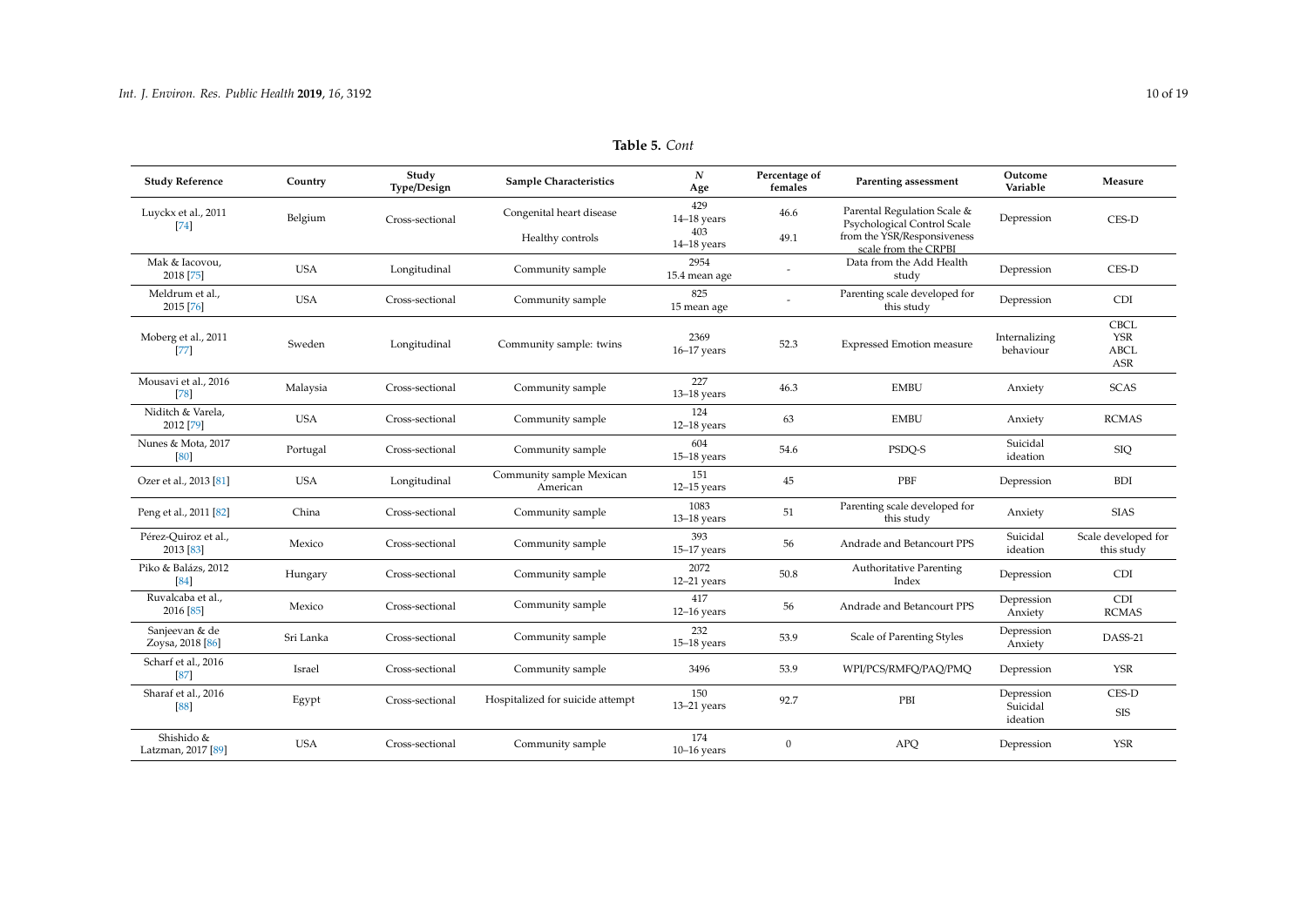| <b>Study Reference</b>          | Country         | Study<br>Type/Design | <b>Sample Characteristics</b>                                                                 | N<br>Age                                                                | Percentage of<br>females | Parenting assessment        | Outcome<br>Variable                           | Measure                                         |
|---------------------------------|-----------------|----------------------|-----------------------------------------------------------------------------------------------|-------------------------------------------------------------------------|--------------------------|-----------------------------|-----------------------------------------------|-------------------------------------------------|
| Simons et al., 2013<br>[90]     | <b>USA</b>      | Longitudinal         | Community sample: African<br>American                                                         | 889<br>mean age 12.5<br>767<br>mean age 15                              | 53.8                     | Scale adapted from the IYFP | Depression                                    | <b>DISC</b>                                     |
| Tahmouresi et al.,<br>2017 [91] | Iran<br>Germany | Cross-sectional      | Community sample                                                                              | 103<br>$11-14$ years<br>118<br>$11-14$ years                            |                          | <b>PS</b>                   | Depression                                    | <b>CDI</b>                                      |
| Tak et al., 2015 [92]           | The Netherlands | Longitudinal         |                                                                                               | 417<br>mean age 13.9                                                    | 48                       | $IM-P$                      | Depression                                    | <b>CDI</b>                                      |
| Taylor et al., 2012<br>[93]     | <b>USA</b>      | Cross-sectional      | Economically disadvantaged, African<br>American                                               | 200<br>mean age 14.5                                                    | 52                       | <b>CRPBI</b>                | Anxiety                                       | <b>RBPC</b>                                     |
| Van Oort et al., 2011<br>$[94]$ | The Netherlands | Longitudinal         | Community sample: Data from the<br>TRacking Adolescents' Individual<br>Lives Survey (TRAILS). | 2230<br>$10-12$ years<br>2149<br>$12-15$ years<br>1653<br>$14-18$ years | 51<br>51<br>53           | <b>EMBU</b>                 | Anxiety                                       | <b>RCADS</b>                                    |
| Wang et al., 2015<br>[95]       | Taiwan          | Longitudinal         | Community sample                                                                              | 1990<br>mean age 13.3                                                   | 50.3                     | <b>Parenting Practices</b>  | Depression                                    | SCL-90-R Short<br>form                          |
| Wang et al., 2016<br>[96]       | China           | Cross-sectional      | Community sample                                                                              | 589<br>$12-19$ years                                                    | 57                       | PBM                         | Depression                                    | Scale developed for<br>this study               |
| Xu et al., 2017 [97]            | China           | Cross-sectional      | Migrant families from<br>non-government-funded schools                                        | 1345<br>$11-19$ years                                                   | 40.7                     | <b>EMBU</b>                 | Anxiety                                       | Social Anxiety<br>Subscale of SCS               |
| Zhang et al., 2016<br>[98]      | China           | Cross-sectional      | Community sample                                                                              | 3957<br>$11-20$ years                                                   | 53.5                     | <b>EMBU</b>                 | Depression<br>Anxiety<br>Suicidal<br>ideation | $SCL-90-R$<br>Scale developed for<br>this study |

| <b>Table 5. Cont</b> |  |
|----------------------|--|
|----------------------|--|

<span id="page-10-0"></span>Abbreviations: ABCL: Adult Behaviour Checklist; APQ: Alabama Parenting Questionnaire; ASR: Adult Self Report; BPC: Brief Problem Checklist; CDI: Children's Depression Inventory; CES-D: Center for Epidemiologic Studies Depression Scale; CIDI: Composite International Diagnostic Interview; CNAP: Cross National Adolescent Program; CRPBI: Child's Report of Parental Behaviour Inventory; DISC: Diagnostic Interview Schedule for Children; EMBU: Inventory for Assessing Memories of Parental Rearing Behaviour; ESPA29: Escala de Socialización Parental en la Adolescencia [Parental Socialization in Adolescence Scale]; FAD-GF: General Functioning subscale of the Family Assessment Device; IM-P: Interpersonal Mindfulness in Parenting Scale; IYFP: Iowa Youth and Families Project; KYPS: Korea Youth Panel Survey; MACI: Millon Adolescent Clinical Inventory; MAPS: The Multidimensional Assessment of Parenting Scale; MASC: Multidimensional Anxiety Scale for Children; PAKRS-PR: Parenting Anxious Kids Ratings Scale-Parent Report; PAM: Parental Attitude Measure; PAQ: Parental Authority Questionnaire; PBF: Parent Behaviour Form; PBI: Parenting Bonding Instrument; PBM: Parent Behaviour Measure; PCS: Psychological Control Scale; PDS: Parental Discipline Scale; PMQ: Parental Monitoring Questionnaire; PPS: Parental Practices Scale; PS: Parenting Scale; PSDQ-S: Parenting Styles & Dimensions Questionnaire Short Version; PSS: Parental Socialization Style; PVPPI: Psychologically Violent Parental Practices Inventory; RBPC: Revised Behaviour Problem Checklist; RCADS: Revised Child Anxiety and Depression Scale; RCMAS: Revised Children's Manifest Anxiety Scale; RMFQ: Relationship with Mother-Father Questionnaire; SAD: Scale of Anxiety in Children; SAS-A: Social Anxiety Scale for Adolescents; SCARED: Screen for Child Anxiety Related Emotional Disorders; SCAS: Spence Children's Anxiety Scale; SCL-90-R: Symptom Checklist; SCS: Self-Consciousness Scale; SIAS: Social Interaction Anxiety Scale; SIQ: Suicidal Ideation Questionnaire; SIS: Suicide Intent Scale; STAI: State Trait Anxiety Inventory; WPI: Weinberger Parenting Inventory; YSR: Youth Self Report.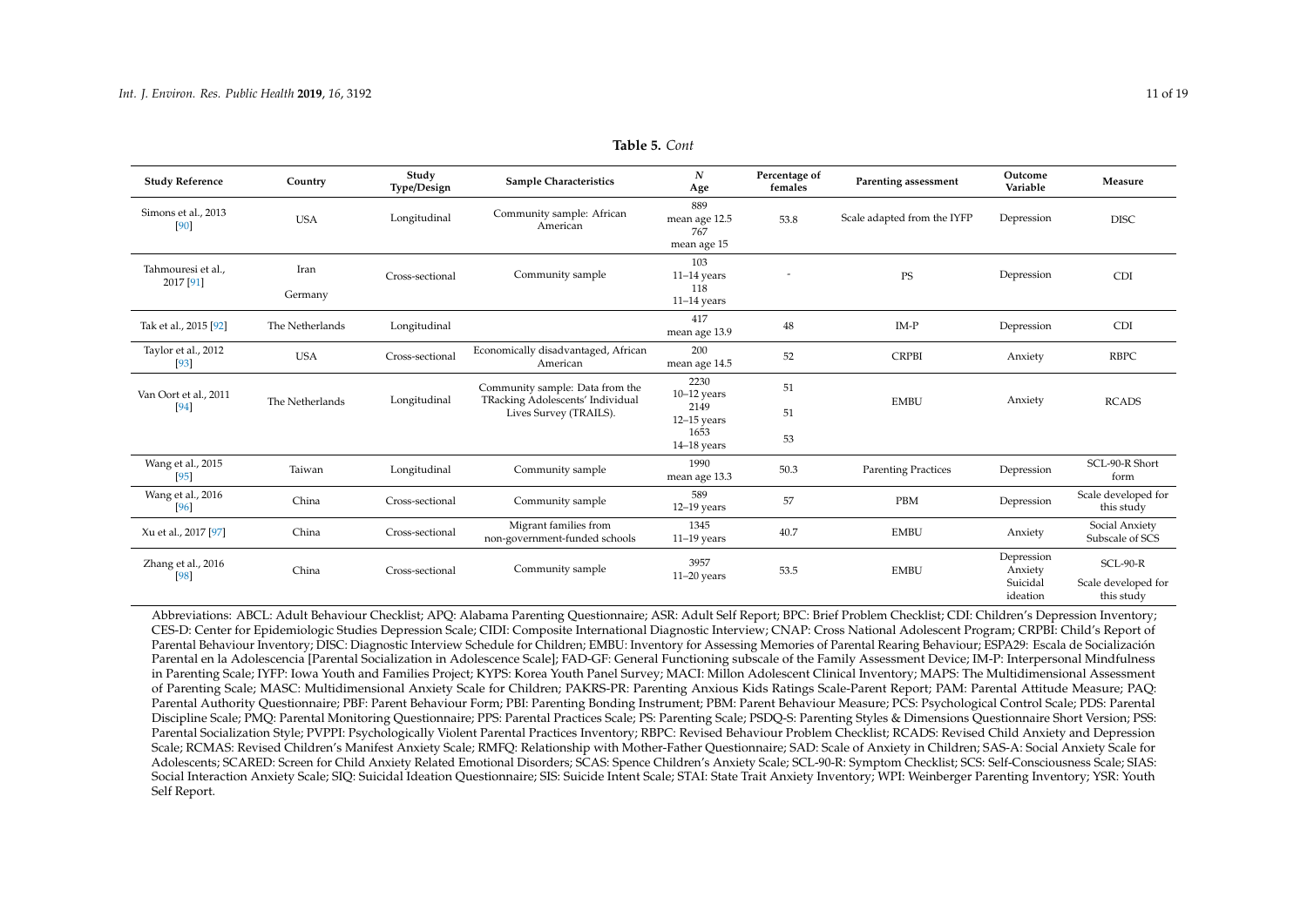With respect to other parenting practices that have been examined in a smaller number of studies, positive associations of a moderate effect size have been reported between adolescent depression and inconsistent discipline [\[44\]](#page-15-12), negative parenting [\[46\]](#page-15-22), family dysfunction [\[49\]](#page-15-23), a desultory parental style [\[65\]](#page-16-0), and over-reactivity [\[91\]](#page-17-27). Conversely, a negative relationship has been observed between adolescent depression and effective parenting [\[76\]](#page-16-28). As regards anxiety in young people, a positive relationship has been found with respect to both family dysfunction [\[49\]](#page-15-23) and overprotection [\[78\]](#page-16-1). Finally, one study reported a negative and moderate correlation between suicidal ideation in adolescents and parental imposition [\[31\]](#page-14-11), while another found a positive association between internalizing behaviour in adolescent girls and parental over-involvement [\[77\]](#page-16-29).

#### **4. Discussion**

The main goal of this study was to synthesize the literature on the association of parenting practices and styles with anxiety, depression, and suicidal ideation in adolescents. Specifically, we reviewed 59 studies that analyse the relationship between parenting and one or more outcome variables. The evidence base is largest with respect to depression, followed by anxiety, but there is considerably less research on the relationship between parenting and suicidal ideation in young people.

The fact that the reviewed studies were conducted in almost thirty different countries, with half of them being published since 2016, indicates that the relationship between parenting and internalizing problems in young people continues to be a topic of research interest. Despite this interest, however, some of the problems identified in previous meta-analyses have yet to be resolved. For example, and with respect to a shortcoming noted by Wood et al. [\[25\]](#page-14-5) and Pinquart [\[12\]](#page-13-10), the present review shows that there is still considerable heterogeneity in the conceptualization of different parenting styles and practices, making it difficult to draw firm conclusions from the results. This heterogeneity is illustrated by the fact that the studies reviewed used around 40 different instruments, with some being standardized, whilst others were developed ad hoc. There was also notable variation in the parenting practices and styles considered, even across studies that used the same measurement instrument. All these aspects hamper the generalization of results.

As regards the operationalization of outcome variables, the 39 studies which examined depression used 12 different instruments, most frequently the Children's Depression Inventory (CDI) and the Center for Epidemiologic Studies Depression Scale (CES-D). Anxiety was also operationalized in a variety of ways, and only two instruments, the Revised Child Anxiety and Depression Scale (RCADS) and the Revised Children's Manifest Anxiety Scale (RCMAS), were used in more than one study. With respect to suicidal ideation, it is noteworthy that instruments designed specifically to measure this construct, such as the Suicidal Ideation Questionnaire (SIQ, [\[115\]](#page-18-12)) or Suicide Intent Scale (SIS, [\[116\]](#page-18-13)), were rarely employed. Some studies used two items from the Youth Self-Report (YSR, [\[117\]](#page-18-14)), namely "I deliberately try to hurt or kill myself" and "I think about killing myself", and one study used a single ad hoc item, "I've thought about ways of killing myself". It should also be noted, in relation to a point made earlier, that we found very few studies analysing the relationship between suicide and parental practices, and hence, in the present review, suicidal ideation was considered in a broad sense (lifetime prevalence of suicide attempts, suicidal thoughts, self-harm, or self-destructive thoughts and behaviours), including both passive and active ideation [\[118\]](#page-18-15).

Although various meta-analyses have examined the relationship between parenting practices and depression [\[26](#page-14-6)[,27](#page-14-7)[,35\]](#page-14-16), anxiety [\[15,](#page-13-13)[23,](#page-14-4)[25](#page-14-5)[,39](#page-14-20)[,40\]](#page-14-21), or both constructs [\[12,](#page-13-10)[16,](#page-13-14)[24\]](#page-14-15) in children and adolescents, no meta-analysis or systematic review has considered studies published in the period 2017–2019, and none has included the variable suicidal ideation. The latter, however, may be a precursor of suicidal behaviour [\[119\]](#page-18-16), and it is therefore an important variable in the context of adolescent wellbeing. Although, in the period considered by this review, only a small number of studies have examined the relationship between parenting practices and suicidal ideation in young people, our analysis suggests that suicidal ideation is negatively associated with parental warmth, behavioural control, and autonomy granting, and positively associated with psychological control and harsh control.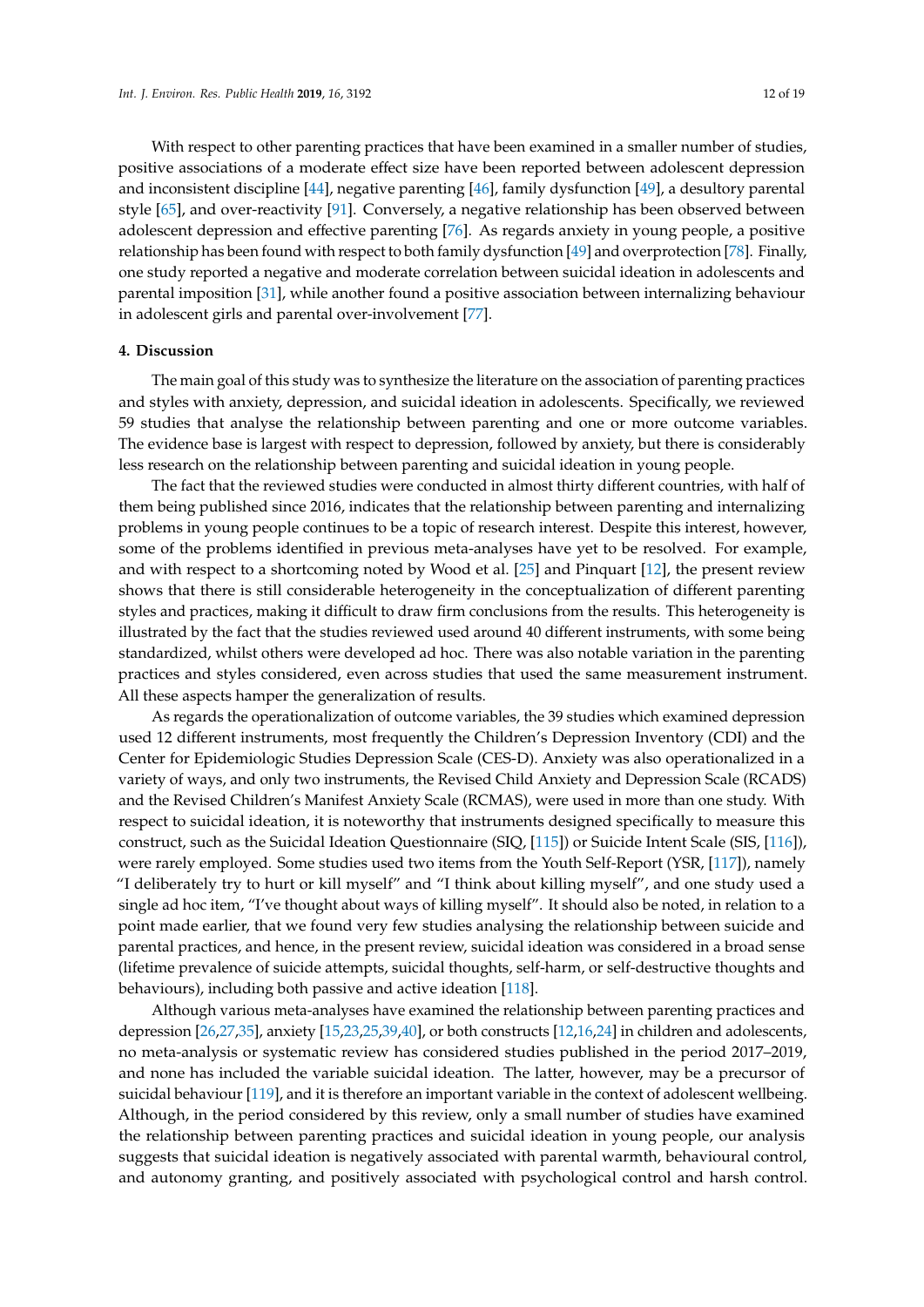It should be noted, however, that the corresponding effect sizes are small. Some research also suggests that indulgent parenting may protect against suicidal thoughts, and a relationship has been reported between suicidal ideation and both parental imposition and over-involvement.

Regarding depression and anxiety, overall, our results are consistent with published findings, since previous meta-analyses have likewise reported a negative relationship between parental warmth and internalizing symptoms in children and adolescents [\[15](#page-13-13)[,16](#page-13-14)[,23–](#page-14-4)[25\]](#page-14-5), as well as a positive association of both psychological control and harsh control with the development of depression and anxiety symptoms [\[12](#page-13-10)[,29](#page-14-9)[,30\]](#page-14-10). Regarding behavioural control, and in line with previous meta-analyses, our results showed that this practice was negatively associated with both depression and anxiety, although the average effect size is very small. Also consistent with existing meta-analyses, we found a negative relationship between autonomy granting and internalizing symptoms in adolescents [\[12](#page-13-10)[,15](#page-13-13)[,16\]](#page-13-14). We also observed a relationship between adolescent depression and a number of other parenting practices, including inconsistent discipline, negative parenting, family dysfunction, a desultory parental style, over-reactivity, and effective parenting. Additionally, we found an association between anxiety and family dysfunction and overprotection. Yap et al. [\[16\]](#page-13-14) reported similar results in relation to inconsistent discipline and overprotection. Finally, as regards parenting styles, our results suggest that neglectful and authoritarian parenting are associated with higher levels of depression, whereas an authoritative parenting style is related to less depression. These results are partially consistent with the classic studies conducted in the United States (e.g., [\[8](#page-13-6)[,9\]](#page-13-7)), although there are studies conducted in other cultural contexts in which the indulgent style is the most optimal (e.g., [\[120,](#page-18-17)[121\]](#page-18-18)).

In general, and in line with the results of previous meta-analyses (see, for example, [\[12,](#page-13-10)[15,](#page-13-13)[27\]](#page-14-7)), the effect sizes for these associations were either small or moderate. Therefore, these effect sizes are as expected and are considered adequate, since many other potentially important variables are related to internalizing problems in adolescents. However, this does not mean that parental practices are not relevant in terms of generating or protecting against such problems. Therefore, several primary studies have also pointed out the importance of such results, despite the effect sizes found [\[8](#page-13-6)[,122\]](#page-18-19). In this respect, it is worth noting that some of the studies included in this systematic review, which report the largest effect sizes, have involved clinical samples of young people, for example, adolescents with inflammatory bowel disease [\[65\]](#page-16-0), adolescents who have assaulted their parents [\[50\]](#page-15-2), or adolescents hospitalized following a suicide attempt [\[88\]](#page-17-2). This suggests that it is in these kinds of populations where adequate parenting practices may have a greater protective effect in relation to adolescent wellbeing.

This review has certain limitations. First, the considerable variation in the conceptualization of parental socialization and the diverse range of instruments used hampers the comparison of results across studies. A related issue here is that, despite having conducted an exhaustive database search, it is possible that some studies were missed due to their use of different terminology. A further limitation is that although we considered a broad period (2010–2019), the number of studies reviewed was not sufficient to analyse the influence of potential moderator variables, such as sample characteristics, cultural context, participants' gender, parental gender, research design, or the quality of the measurement instruments used. In this regard, it should be noted that many studies have had to be excluded due to two main reasons: that the participants were not adolescents between the ages of 12 and 18 and that the studies did not examine the relationship of parenting practices or styles with anxiety, depression, and/or suicidal ideation in adolescents. Therefore, for example, it was common to find studies in which anxiety or depression had been evaluated in parents and not in adolescents, or studies in which participants were adults. Finally, our systematic review has been limited to studies that have used questionnaires and this fact may be related to the effect sizes found.

As areas of future research, it is worth mentioning the need to systematically analyse the parental styles that may be more effective for the psychosocial adjustment of adolescents depending on the cultural context, since, as previously noted, there is no consensus on this issue. On the other hand, a systematic review could be carried out with various operationalizations of parental socialization.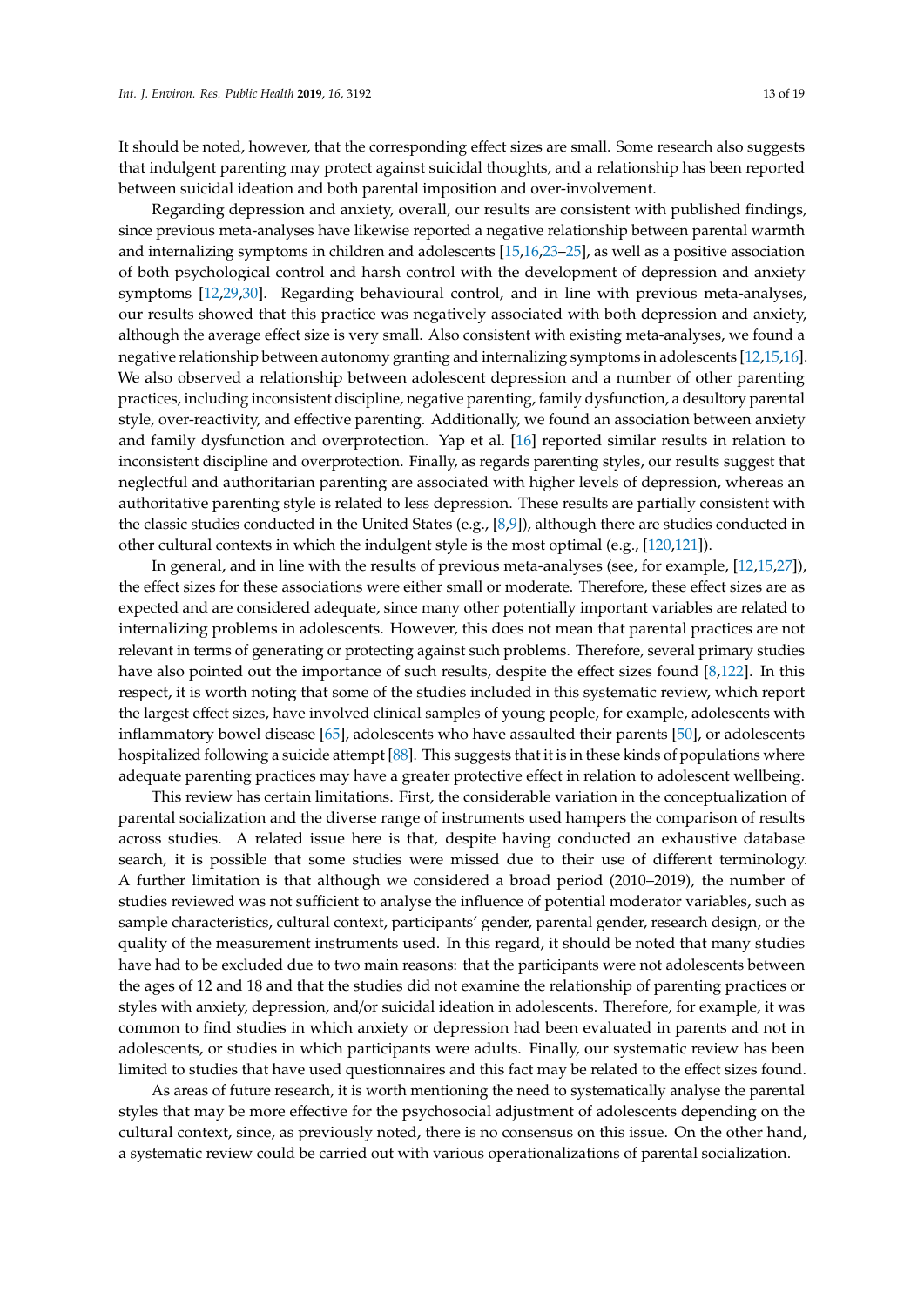#### **5. Conclusions**

The studies reviewed suggest that parental warmth, behavioural control, and autonomy granting are inversely associated with internalizing problems, especially depression, in adolescents. Conversely, psychological control and harsh control by parents show a positive relationship with adolescent anxiety, depression, and suicidal ideation. Although the associated effect sizes are small or moderate, the results suggest that these variables should be taken into account when designing programmes aimed at promoting parenting styles conducive to the wellbeing of adolescents.

**Author Contributions:** Conceptualization, A.G. and J.A.; methodology, J.A.; analysis, A.G.; original draft preparation, A.G. and J.L.; writing—review and editing, J.A.; funding acquisition, N.B.; supervision, N.B.

**Funding:** This research was funded by the Basque Government, grant number IT892-16.

**Conflicts of Interest:** The authors declare no conflicts of interest.

## **References**

- <span id="page-13-0"></span>1. Bowlby, J. *Attachment and Loss: Vol. 1. Attachment*, 2nd ed.; Basic Books: New York, NY, USA, 1969/1982.
- 2. Bowlby, J. *Attachment and Loss: Vol. 2. Separation: Anxiety and Anger*; Basic Books: New York, NY, USA, 1973.
- <span id="page-13-1"></span>3. Bowlby, J. *Attachment and Loss: Vol. 3. Loss: Sadness and Depression*; Basic Books: New York, NY, USA, 1980.
- <span id="page-13-2"></span>4. Bandura, A.; Walters, R.H. *Social Learning and Personality Development*; Holt, Rinehart and Winston: New York, NY, USA, 1963.
- <span id="page-13-3"></span>5. Darling, N.; Steinberg, L. Parenting style as context: An integrative model. *Psychol. Bull.* **1993**, *113*, 487–496. [\[CrossRef\]](http://dx.doi.org/10.1037/0033-2909.113.3.487)
- <span id="page-13-4"></span>6. Baumrind, D. Effects of authoritative parental control on child behavior. *Child. Dev.* **1966**, *37*, 887–907. [\[CrossRef\]](http://dx.doi.org/10.2307/1126611)
- <span id="page-13-5"></span>7. Maccoby, E.E.; Martin, J.A. Socialization in the Context of the Family: Parent-Child Interaction. In *Handbook of Child Psychology*, 4th ed.; Mussen, P.H., Hetherington, E.M., Eds.; Wiley: New York, NY, USA, 1983; Volume 4, pp. 1–101.
- <span id="page-13-6"></span>8. Lamborn, S.D.; Mounts, N.S.; Steinberg, L.; Dornbusch, S.M. Patterns of competence and adjustment among adolescents from authoritative, authoritarian, indulgent and neglectful families. *Child. Dev.* **1991**, *62*, 1049–1065. [\[CrossRef\]](http://dx.doi.org/10.2307/1131151) [\[PubMed\]](http://www.ncbi.nlm.nih.gov/pubmed/1756655)
- <span id="page-13-7"></span>9. Steinberg, L.; Lamborn, S.D.; Darling, N.; Mounts, N.S.; Dornbusch, S.M. Over-time changes in adjustment and competence among adolescents from authoritative, authoritarian, indulgent, and neglectful families. *Child. Dev.* **1994**, *65*, 754–770. [\[CrossRef\]](http://dx.doi.org/10.2307/1131416) [\[PubMed\]](http://www.ncbi.nlm.nih.gov/pubmed/8045165)
- <span id="page-13-8"></span>10. Akcinar, B.; Baydar, N. Parental control is not unconditionally detrimental for externalizing behaviors in early childhood. *Int. J. Behav. Dev.* **2014**, *38*, 118–127. [\[CrossRef\]](http://dx.doi.org/10.1177/0165025413513701)
- <span id="page-13-9"></span>11. Barber, B.K.; Olsen, J.E.; Shagle, S.C. Associations between parental psychological and behavioral control and youth internalized and externalized behaviors. *Child. Dev.* **1994**, *65*, 1120–1136. [\[CrossRef\]](http://dx.doi.org/10.2307/1131309)
- <span id="page-13-10"></span>12. Pinquart, M. Associations of parenting dimensions and styles with internalizing symptoms in children and adolescents: A meta-analysis. *Marriage Fam. Rev.* **2017**, *53*, 613–640. [\[CrossRef\]](http://dx.doi.org/10.1080/01494929.2016.1247761)
- <span id="page-13-11"></span>13. Barber, B.K. Parental psychological control: Revisiting a neglected construct. *Child. Dev.* **1996**, *67*, 3296–3319. [\[CrossRef\]](http://dx.doi.org/10.2307/1131780)
- <span id="page-13-12"></span>14. Barber, B.K.; Harmon, E.L. Violating the Self: Parental Psychological Control of Children and Adolescents. In *Intrusive Parenting: How Psychological Control a*ff*ects Children and Adolescents*; Barber, B.K., Ed.; American Psychological Association: Washington, DC, USA, 2002; pp. 15–52.
- <span id="page-13-13"></span>15. McLeod, B.D.; Wood, J.J.; Weisz, J.R. Examining the association between parenting and childhood anxiety: A meta-analysis. *Clin. Psychol. Rev.* **2007**, *27*, 155–172. [\[CrossRef\]](http://dx.doi.org/10.1016/j.cpr.2006.09.002)
- <span id="page-13-14"></span>16. Yap, M.B.H.; Pilkington, P.D.; Ryan, S.M.; Jorm, A.F. Parental factors associated with depression and anxiety in young people: A systematic review and meta-analysis. *J. A*ff*ect. Disord.* **2014**, *156*, 8–23. [\[CrossRef\]](http://dx.doi.org/10.1016/j.jad.2013.11.007)
- <span id="page-13-15"></span>17. García, O.F.; Serra, E.; Zacares, J.J.; García, F. Parenting styles and short- and long-term socialization outcomes: A study among Spanish adolescents and older adults. *Psychosoc. Interv.* **2018**, *27*, 153–161. [\[CrossRef\]](http://dx.doi.org/10.5093/pi2018a21)
- 18. Martínez, I.; García, F.; Musitu, G.; Yubero, S. Family socialization practices: Factor confirmation of the Portuguese version of a scale for their measurement. *Rev. Psicodidact.* **2012**, *17*, 159–178.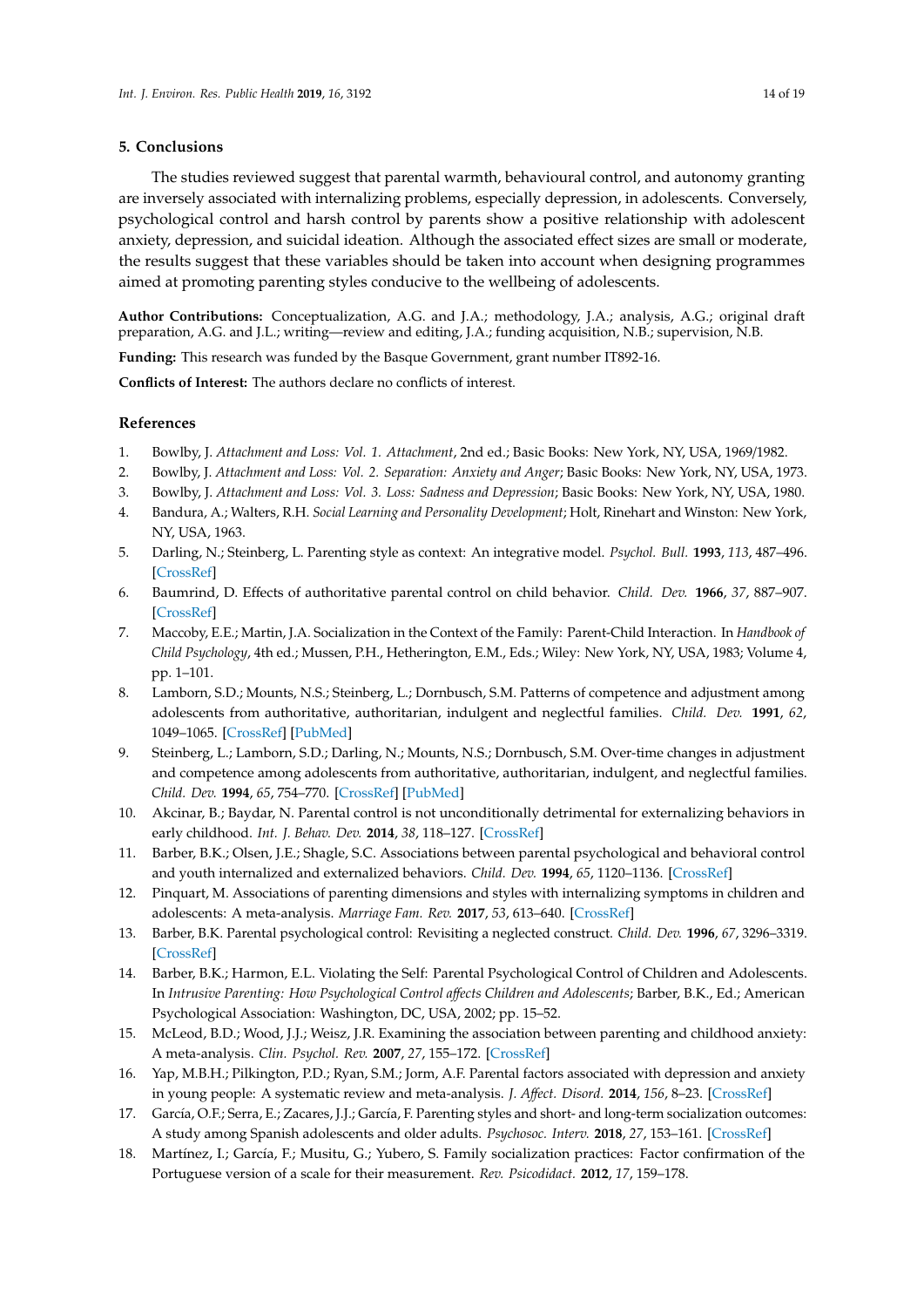- <span id="page-14-3"></span>19. Musitu, G.; García, J.F. *Escala de Socialización Parental en la Adolescencia (ESPA29)*; TEA Ediciones: Madrid, España, 2001.
- <span id="page-14-0"></span>20. Schaefer, E.S. A circumplex model for maternal behavior. *J. Abnorm. Child. Psychol.* **1959**, *59*, 226–235. [\[CrossRef\]](http://dx.doi.org/10.1037/h0041114)
- <span id="page-14-1"></span>21. Delgado, A.O.; Jiménez, Á.P.; Sánchez-Queija, I.; Gaviño, F.L. Maternal and paternal parenting styles: Assessment and relationship with adolescent adjustment. *Anu. Psicol.* **2007**, *23*, 49–56.
- <span id="page-14-2"></span>22. García, F.; Gracia, E. The Indulgent Parenting Style and Developmental Outcomes in South European and Latin American Countries. In *Parenting Across Cultures: Childrearing, Motherhood and Fatherhood in non-Western Cultures*; Selin, H., Ed.; Springer: Dordrecht, The Netherlands, 2014; pp. 419–433.
- <span id="page-14-22"></span><span id="page-14-4"></span>23. Martínez, E.; Julián, A. Relación entre los estilos educativos parentales o prácticas de crianza y la ansiedad infanto-juvenil: Una revisión bibliográfica [The relationship between parenting styles or parenting practices, and anxiety in childhood and adolescence: A systematic review]. *Rev. Esp. Pedagog.* **2017**, *75*, 337–351. [\[CrossRef\]](http://dx.doi.org/10.22550/REP75-2-2017-10)
- <span id="page-14-15"></span>24. Yap, M.B.H.; Jorm, A.F. Parental factors associated with childhood anxiety, depression, and internalizing problems: A systematic review and meta-analysis. *J. A*ff*ect. Disord.* **2015**, *175*, 424–440. [\[CrossRef\]](http://dx.doi.org/10.1016/j.jad.2015.01.050) [\[PubMed\]](http://www.ncbi.nlm.nih.gov/pubmed/25679197)
- <span id="page-14-5"></span>25. Wood, J.J.; McLeod, B.D.; Sigman, M.; Hwang, W.-C.; Chu, B.C. Parenting and childhood anxiety: Theory, empirical findings, and future directions. *J. Child. Psychol. Psyc.* **2003**, *44*, 134–151. [\[CrossRef\]](http://dx.doi.org/10.1111/1469-7610.00106)
- <span id="page-14-6"></span>26. Liu, Y.; Merritt, D.H. Examining the association between parenting and childhood depression among Chinese children and adolescents: A systematic literature review. *Child. Youth Serv. Rev.* **2018**, *88*, 316–332. [\[CrossRef\]](http://dx.doi.org/10.1016/j.childyouth.2018.03.019)
- <span id="page-14-7"></span>27. McLeod, B.D.; Weisz, J.R.; Wood, J.J. Examining the association between parenting and childhood depression: A meta-analysis. *Clin. Psychol. Rev.* **2007**, *27*, 986–1003. [\[CrossRef\]](http://dx.doi.org/10.1016/j.cpr.2007.03.001) [\[PubMed\]](http://www.ncbi.nlm.nih.gov/pubmed/17449154)
- <span id="page-14-23"></span><span id="page-14-8"></span>28. León-del-Barco, B.; Mendo-Lázaro, S.; Polo-del-Río, M.I.; López-Ramos, V.M. Parental psychological control and emotional and behavioral disorders among Spanish adolescents. *Int. J. Environ. Res. Public Health* **2019**, *16*, 507. [\[CrossRef\]](http://dx.doi.org/10.3390/ijerph16030507)
- <span id="page-14-9"></span>29. Oliva, A.; Parra, Á.; Sánchez-Queija, I.; López, F. Estilos educativos materno y paterno: Evaluación y relación con el ajuste adolescente [Maternal and paternal parenting styles: Assessment and relationship with adolescent adjustment]. *An. Psicol.* **2007**, *23*, 49–56.
- <span id="page-14-10"></span>30. Pettit, G.S.; Laird, R.D. Psychological control and monitoring in early adolescence: The role of parental involvement and earlier child adjustment. In *Intrusive Parenting: How Psychological Control A*ff*ects Children and Adolescents*; Barber, B.K., Ed.; American Psychological Association: Washington, DC, USA, 2002; pp. 97–123.
- <span id="page-14-11"></span>31. Bahamón, M.J.; Alarcón-Vásquez, Y.; Reyes, L.; Trejos, A.M.; Uribe, J.I.; García, C. Prácticas parentales como predictoras de la ideación suicida en adolescentes colombianos [Parenting practices, predictor of Colombian adolescents suicidal ideation]. *Psicogente* **2018**, *21*, 50–61. [\[CrossRef\]](http://dx.doi.org/10.17081/psico.21.39.2821)
- <span id="page-14-12"></span>32. Cero, I.; Sifers, S.K. Parenting behavior and the interpersonal-psychological theory of suicide: A mediated moderation analysis with adolescents. *J. A*ff*ect. Disord.* **2013**, *150*, 987–992. [\[CrossRef\]](http://dx.doi.org/10.1016/j.jad.2013.05.025) [\[PubMed\]](http://www.ncbi.nlm.nih.gov/pubmed/23790812)
- <span id="page-14-14"></span>33. Lo, H.H.; Kwok, S.Y.; Yeung, J.W.; Low, A.Y.; Tam, C.H. The moderating effects of gratitude on the association between perceived parenting styles and suicidal ideation. *J. Child. Fam. Stud.* **2017**, *26*, 1671–1680. [\[CrossRef\]](http://dx.doi.org/10.1007/s10826-017-0683-y)
- <span id="page-14-13"></span>34. Wong, I.N.; de Man, A.F.; Leung, P.W.L. Perceived parental child rearing and suicidal ideation in Chinese adolescents. *Soc. Behav. Personal.* **2002**, *30*, 19–24. [\[CrossRef\]](http://dx.doi.org/10.2224/sbp.2002.30.1.19)
- <span id="page-14-16"></span>35. Konopka, A.; Rek-Owodziń, K.; Pełka-Wysiecka, J.; Samochowiec, J. Parenting style in family and the risk of psychopathology. *Postepy. Hig. Med. Dosw.* **2018**, *72*, 924–931. [\[CrossRef\]](http://dx.doi.org/10.5604/01.3001.0012.7026)
- <span id="page-14-17"></span>36. Donath, C.; Graessel, E.; Baier, D.; Bleich, S.; Hillemacher, T. Is parenting style a predictor of suicide attempts in a representative sample of adolescents? *BMC Pedriatr.* **2014**, *14*, 113. [\[CrossRef\]](http://dx.doi.org/10.1186/1471-2431-14-113)
- <span id="page-14-19"></span>37. King, K.A.; Vidourek, R.A.; Yockey, R.A.; Merianos, A.L. Impact of parenting behaviors on adolescent suicide based on age of adolescent. *J. Child. Fam. Stud.* **2018**, *27*, 4083–4090. [\[CrossRef\]](http://dx.doi.org/10.1007/s10826-018-1220-3)
- <span id="page-14-18"></span>38. Martin, G.; Waite, S. Parental bonding and vulnerability to adolescent suicide. *Acta Psychiatr. Scand.* **1994**, *89*, 246–254. [\[CrossRef\]](http://dx.doi.org/10.1111/j.1600-0447.1994.tb01509.x)
- <span id="page-14-20"></span>39. Möller, E.L.; Nikolić, M.; Majdandžić, M.; Bögels, S.M. Associations between maternal and paternal parenting behaviors, anxiety and its precursors in early childhood: A meta-analysis. *Clin. Psychol. Rev.* **2016**, *45*, 17–33. [\[CrossRef\]](http://dx.doi.org/10.1016/j.cpr.2016.03.002)
- <span id="page-14-21"></span>40. van der Bruggen, C.O.; Stams, G.J.J.M.; Bögels, S.M. Research review: The relation between child and parent anxiety and parental control: A meta-analytic review. *J. Child. Psychol. Psyc.* **2008**, *49*, 1257–1269. [\[CrossRef\]](http://dx.doi.org/10.1111/j.1469-7610.2008.01898.x) [\[PubMed\]](http://www.ncbi.nlm.nih.gov/pubmed/18355216)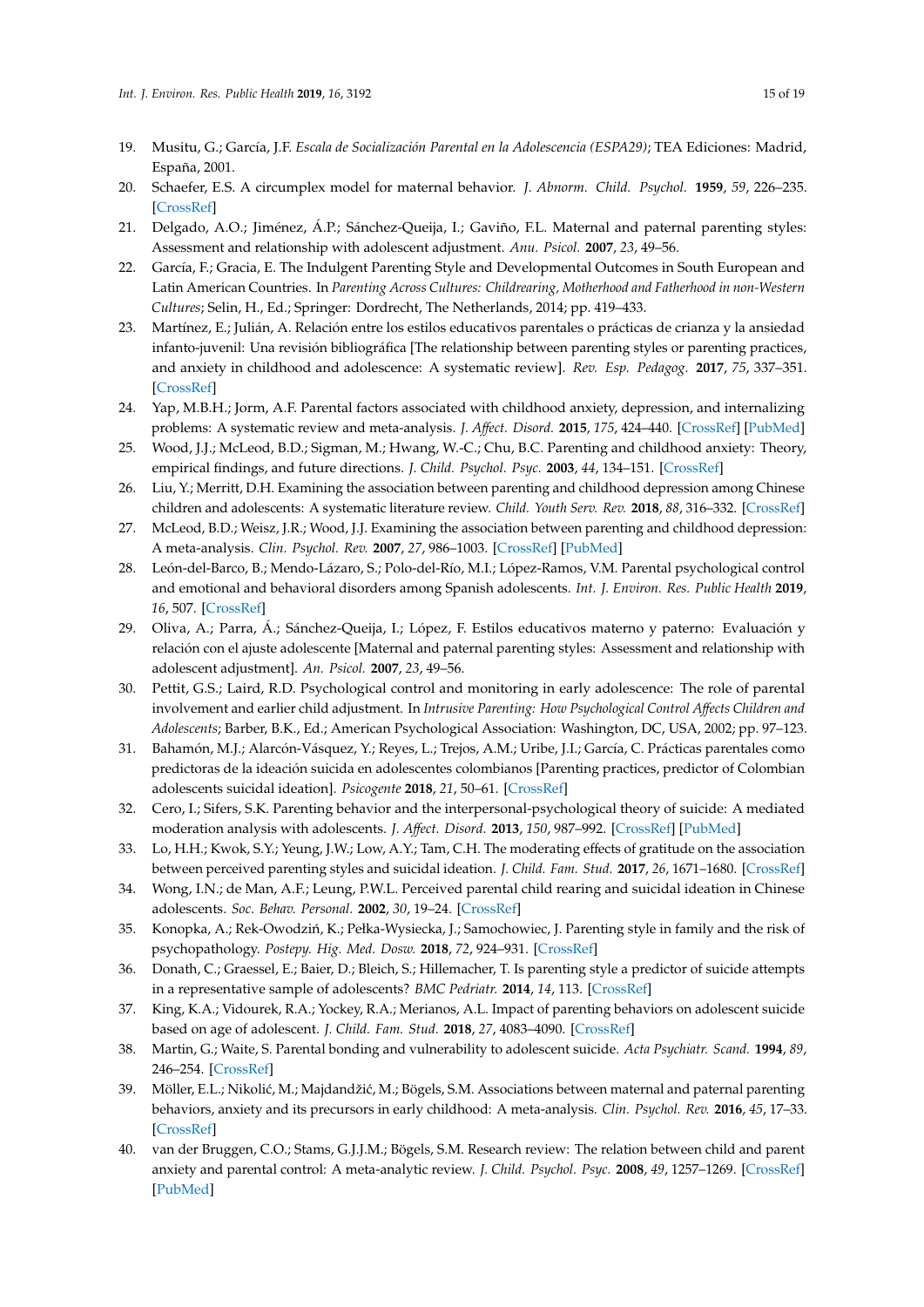- <span id="page-15-9"></span><span id="page-15-8"></span><span id="page-15-7"></span><span id="page-15-6"></span><span id="page-15-5"></span><span id="page-15-4"></span><span id="page-15-3"></span><span id="page-15-0"></span>41. Moher, D.; Liberati, A.; Tetzlaff, J.; Altman, D.G. Guidelines and guidance preferred reporting items for systematic reviews and meta-analyses: The PRISMA statement. *Ann. Intern. Med.* **2009**, *151*, 264–269. [\[CrossRef\]](http://dx.doi.org/10.7326/0003-4819-151-4-200908180-00135) [\[PubMed\]](http://www.ncbi.nlm.nih.gov/pubmed/19622511)
- <span id="page-15-10"></span><span id="page-15-1"></span>42. Andrade, P.; Betancourt, D.; Vallejo, A.; Celis, B.S.; Rojas, R.M. Parenting practices and depressive symptomatology in adolescents. *Salud Ment.* **2012**, *35*, 25–32.
- <span id="page-15-11"></span>43. Antón, J.M.; Seguí, D.; Antón, L.; Barrera, A. Relación entre estilos parentales, intensidad psicopatológica y tipo de sintomatología en una muestra clínica adolescente [Relationship between parenting styles, psychopathological intensity and type of symptoms in a adolescents clinical sample]. *An. Psicol.* **2016**, *32*, 417–423. [\[CrossRef\]](http://dx.doi.org/10.6018/analesps.32.2.205061)
- <span id="page-15-13"></span><span id="page-15-12"></span>44. Balan, R.; Dobrean, A.; Roman, G.D.; Balazsi, R. Indirect effects of parenting practices on internalizing problems among adolescents: The role of expressive suppression. *J. Child. Fam. Stud.* **2017**, *26*, 40–47. [\[CrossRef\]](http://dx.doi.org/10.1007/s10826-016-0532-4)
- <span id="page-15-14"></span>45. Bámaca-Colbert, M.Y.; Gonzales-Backen, M.; Henry, C.S.; Kim, P.S.Y.; Roblyer, M.Z.; Plunkett, S.W.; Sands, T. Family profiles of cohesion and parenting practices and Latino youth adjustment. *Fam. Proc.* **2018**, *57*, 719–736. [\[CrossRef\]](http://dx.doi.org/10.1111/famp.12314) [\[PubMed\]](http://www.ncbi.nlm.nih.gov/pubmed/28796290)
- <span id="page-15-22"></span><span id="page-15-16"></span><span id="page-15-15"></span>46. Brassell, A.A.; Rosenberg, E.; Parent, J.; Rough, J.N.; Fondacaro, K.; Seehuus, M. Parent's psychological flexibility: Associations with parenting and child psychosocial well-being. *J. Contextual Behav. Sci.* **2016**, *5*, 111–120. [\[CrossRef\]](http://dx.doi.org/10.1016/j.jcbs.2016.03.001)
- <span id="page-15-17"></span>47. Bullock, A.; Liu, J.; Cheah, C.S.L.; Coplan, R.J.; Chen, X.; Li, D. The role of adolescents' perceived parental psychological control in the links between shyness and socio-emotional adjustment among youth. *J. Adolesc.* **2018**, *68*, 117–126. [\[CrossRef\]](http://dx.doi.org/10.1016/j.adolescence.2018.07.007)
- <span id="page-15-18"></span>48. Burlaka, V.; Kim, Y.J.; Crutchfield, J.M.; Lefmann, T.A. Predictors of internalizing behaviors in Ukrainian children. *Fam. Relat.* **2017**, *66*, 854–866. [\[CrossRef\]](http://dx.doi.org/10.1111/fare.12289)
- <span id="page-15-23"></span><span id="page-15-19"></span>49. Carless, B.; Melvin, G.A.; Tonge, B.J.; Newman, L.K. The role of parental self-efficacy in adolescent school-refusal. *J. Fam. Psychol.* **2015**, *29*, 162–170. [\[CrossRef\]](http://dx.doi.org/10.1037/fam0000050)
- <span id="page-15-20"></span><span id="page-15-2"></span>50. Castañeda, A.; Garrido-Fernández, M.; Lanzarote, M.D. Menores con conducta de maltrato hacia los progenitores: Un estudio de personalidad y estilos de socialización [Juvenile offenders who assault their parents: A study of personality traits and parenting styles]. *Rev. Psicol. Soc.* **2012**, *27*, 157–167. [\[CrossRef\]](http://dx.doi.org/10.1174/021347412800337933)
- <span id="page-15-21"></span>51. Chen, J.; Yu, J.; Zhang, J. Investigating unique environmental influences of parenting practices on youth anxiety: A monozygotic twin differences study. *Int. J. Behav. Dev.* **2016**, *40*, 205–212. [\[CrossRef\]](http://dx.doi.org/10.1177/0165025415611261)
- 52. Costigan, C.L.; Koryzma, C.M. Acculturation and adjustment among immigrant Chinese parents: Mediating role of parenting efficacy. *J. Couns. Psychol.* **2011**, *58*, 183–196. [\[CrossRef\]](http://dx.doi.org/10.1037/a0021696) [\[PubMed\]](http://www.ncbi.nlm.nih.gov/pubmed/21142354)
- 53. Cruz, D.; Narciso, I.; Muñoz, M.; Pereira, C.R.; Sampaio, D. Adolescents and self-destructive behaviours: An exploratory analysis of family and individual correlates. *Behav. Psychol.* **2013**, *21*, 271–288.
- 54. Cruz, D.; Narciso, I.; Pereira, C.R.; Sampaio, D. Risk trajectories of self-destructiveness in adolescence: Family core influences. *J. Child. Fam. Stud.* **2014**, *23*, 1172–1181. [\[CrossRef\]](http://dx.doi.org/10.1007/s10826-013-9777-3)
- 55. Daryanani, I.; Hamilton, J.L.; Abramson, L.Y.; Alloy, L.B. Single mother parenting and adolescent psychopathology. *J. Abnorm. Child. Psychol.* **2016**, *44*, 1411–1423. [\[CrossRef\]](http://dx.doi.org/10.1007/s10802-016-0128-x)
- 56. Dotterer, A.M.; James, A., Jr. Can parenting microprotections buffer against adolescents' experiences of racial discrimination? *J. Youth Adolesc.* **2018**, *47*, 38–50. [\[CrossRef\]](http://dx.doi.org/10.1007/s10964-017-0773-6)
- 57. Doyle, O.; Goings, T.C.; Cryer-Coupet, Q.R.; Lombe, M.; Stephens, J.; Nebbitt, V.E. Paternal caregivers' parenting practices and psychological functioning among African American youth living in urban public housing. *Fam. Proc.* **2017**, *56*, 752–765. [\[CrossRef\]](http://dx.doi.org/10.1111/famp.12221)
- 58. Eckshtain, D.; Ellis, D.A.; Kolmodin, K.; Naar-King, S. The effects of parental depression and parenting practices on depressive symptoms and metabolic control in urban youth with insulin dependent diabetes. *J. Pediatr. Psychol.* **2010**, *35*, 426–435. [\[CrossRef\]](http://dx.doi.org/10.1093/jpepsy/jsp068)
- 59. Eun, J.D.; Paksarian, D.; He, J.-P.; Merikangas, K.R. Parenting style and mental disorders in a nationally representative sample of US adolescents. *Soc. Psychiatry Psychiatr. Epidemiol.* **2018**, *53*, 11–20. [\[CrossRef\]](http://dx.doi.org/10.1007/s00127-017-1435-4)
- 60. Flessner, C.A.; Murphy, Y.E.; Brennan, E.; D'Auria, A. The Parenting Anxious Kids Ratings Scale-Parent Report (PAKRS-PR): Initial scale development and psychometric properties. *Child. Psychiatry Hum. Dev.* **2017**, *48*, 651–667. [\[CrossRef\]](http://dx.doi.org/10.1007/s10578-016-0688-6) [\[PubMed\]](http://www.ncbi.nlm.nih.gov/pubmed/27770232)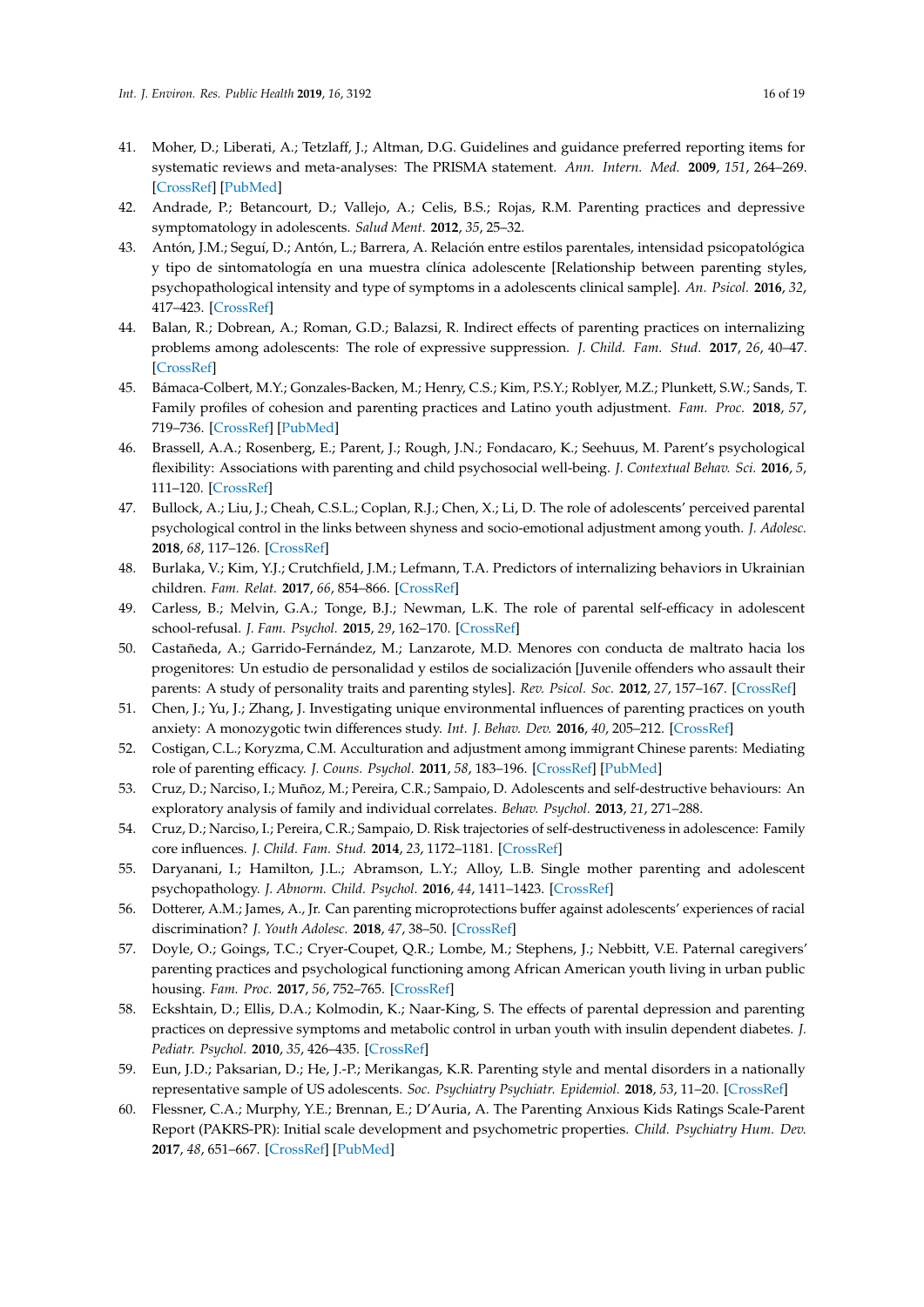- <span id="page-16-15"></span><span id="page-16-14"></span><span id="page-16-13"></span><span id="page-16-12"></span><span id="page-16-11"></span><span id="page-16-10"></span><span id="page-16-9"></span><span id="page-16-8"></span><span id="page-16-7"></span><span id="page-16-2"></span>61. Florenzano, R.; Valdés, M.; Cáceres, E.; Santander, S.; Aspillaga, C.; Musalem, C. Relación entre ideación suicida y estilos parentales en un grupo de adolescentes chilenos [Relation between suicidal ideation and parenting styles among a group of Chilean adolescents]. *Rev. Med. Chile* **2011**, *139*, 1529–1533. [\[CrossRef\]](http://dx.doi.org/10.4067/S0034-98872011001200001)
- <span id="page-16-16"></span>62. Gagné, M.H.; Melançon, C. Parental psychological violence and behavioral adjustment: The role of coping and social support. *J. Interpers. Violence* **2013**, *28*, 176–200. [\[CrossRef\]](http://dx.doi.org/10.1177/0886260512448842) [\[PubMed\]](http://www.ncbi.nlm.nih.gov/pubmed/22829215)
- 63. Gómez-Ortiz, O.; Casas, C.; Ortega-Ruiz, R. Ansiedad social en la adolescencia: Factores psicoevolutivos y de contexto familiar [Social anxiety in adolescence: Psycho- evolutionary and family factors]. *Behav. Psychol.* **2016**, *24*, 29–49.
- <span id="page-16-17"></span>64. Han, Y.; Grogan-Kaylor, A. Parenting and youth psychosocial well-being in South Korea using fixed-effects models. *J. Fam. Issues* **2013**, *34*, 689–715. [\[CrossRef\]](http://dx.doi.org/10.1177/0192513X12440091)
- <span id="page-16-18"></span><span id="page-16-0"></span>65. Jelenova, D.; Prasko, J.; Ociskova, M.; Latalova, K.; Karaskova, E.; Hruby, R.; Kamaradova, D.; Mihal, V. Quality of life and parental styles assessed by adolescents suffering from inflammatory bowel diseases and their parents. *Neuropsych. Dis. Treat.* **2016**, *12*, 665–672. [\[CrossRef\]](http://dx.doi.org/10.2147/ndt.s104260)
- <span id="page-16-19"></span><span id="page-16-4"></span>66. Kerr, M.; Stattin, H.; Özdemir, M. Perceived parenting style and adolescent adjustment: Revisiting directions of effects and the role of parental knowledge. *Dev. Psychol.* **2012**, *48*, 1540–1553. [\[CrossRef\]](http://dx.doi.org/10.1037/a0027720) [\[PubMed\]](http://www.ncbi.nlm.nih.gov/pubmed/22448987)
- <span id="page-16-20"></span>67. Kim, S.Y.; Chen, Q.; Wang, Y.; Shen, Y.; Orozco-Lapray, D. Longitudinal linkages among parent-child acculturation discrepancy, parenting, parent-child sense of alienation, and adolescent adjustment in Chinese immigrant families. *Dev. Psychol.* **2013**, *49*, 900–912. [\[CrossRef\]](http://dx.doi.org/10.1037/a0029169) [\[PubMed\]](http://www.ncbi.nlm.nih.gov/pubmed/22799587)
- <span id="page-16-21"></span>68. King, K.A.; Vidourek, R.A.; Merianos, A.L. Authoritarian parenting and youth depression: Results from a national study. *J. Prev. Interv. Community* **2016**, *44*, 130–139. [\[CrossRef\]](http://dx.doi.org/10.1080/10852352.2016.1132870) [\[PubMed\]](http://www.ncbi.nlm.nih.gov/pubmed/26939843)
- <span id="page-16-22"></span>69. Lamis, D.A.; Malone, P.S.; Lansford, J.E.; Lochman, J.E. Maternal depressive symptoms as a predictor of alcohol use onset and heavy episodic drinking in youth. *J. Consult. Clin. Psychol.* **2012**, *80*, 887–896. [\[CrossRef\]](http://dx.doi.org/10.1037/a0028959)
- <span id="page-16-24"></span><span id="page-16-23"></span>70. Liem, J.H.; Cohen, E.; Lustig, K. The influence of authoritative parenting during adolescence on depressive symptoms in young adulthood: Examining the mediating roles of self-development and peer support. *J. Genet. Psychol.* **2010**, *171*, 73–92. [\[CrossRef\]](http://dx.doi.org/10.1080/00221320903300379) [\[PubMed\]](http://www.ncbi.nlm.nih.gov/pubmed/20333896)
- <span id="page-16-25"></span><span id="page-16-6"></span>71. Lipps, G.; Lowe, G.A.; Gibson, R.C.; Halliday, S.; Morris, A.; Clarke, N.; Wilson, R.N. Parenting and depressive symptoms among adolescents in four Caribbean societies. *Child. Adolesc. Psychiatry Ment. Health* **2012**, *6*, 31. [\[CrossRef\]](http://dx.doi.org/10.1186/1753-2000-6-31) [\[PubMed\]](http://www.ncbi.nlm.nih.gov/pubmed/22998793)
- <span id="page-16-26"></span>72. Logan, J.E.; Crosby, A.E.; Hamburger, M.E. Suicidal ideation, friendships with delinquents, social and parental connectedness, and differential associations by sex: Findings among high-risk pre/early adolescent population. *Crisis* **2011**, *32*, 299–309. [\[CrossRef\]](http://dx.doi.org/10.1027/0227-5910/a000091) [\[PubMed\]](http://www.ncbi.nlm.nih.gov/pubmed/21940255)
- <span id="page-16-27"></span>73. Luebbe, A.M.; Tu, C.; Fredrick, J.W. Socialization goals, parental psychological control, and youth anxiety in Chinese students: Moderated indirect effects based on school type. *J. Youth Adolesc.* **2018**, *47*, 413–429. [\[CrossRef\]](http://dx.doi.org/10.1007/s10964-017-0784-3) [\[PubMed\]](http://www.ncbi.nlm.nih.gov/pubmed/29110254)
- <span id="page-16-5"></span>74. Luyckx, K.; Goossens, E.; Missotten, L.; Moons, P. Adolescents with congenital heart disease: The importance of perceived parenting for psychosocial and health outcomes. *J. Dev. Behav. Pediatr.* **2011**, *32*, 651–659. [\[CrossRef\]](http://dx.doi.org/10.1097/DBP.0b013e3182331e99) [\[PubMed\]](http://www.ncbi.nlm.nih.gov/pubmed/21968927)
- 75. Mak, H.W.; Iacovou, M. Dimensions of the parent-child relationship: Effects on substance use in adolescence and adulthood. *Subst. Use Misuse* **2018**, *54*, 724–736. [\[CrossRef\]](http://dx.doi.org/10.1080/10826084.2018.1536718) [\[PubMed\]](http://www.ncbi.nlm.nih.gov/pubmed/30457893)
- <span id="page-16-28"></span>76. Meldrum, R.C.; Barnes, J.C.; Hay, C. Sleep deprivation, low self-control, and delinquency: A test of the strength model of self-control. *J. Youth Adolesc.* **2015**, *44*, 465–477. [\[CrossRef\]](http://dx.doi.org/10.1007/s10964-013-0024-4)
- <span id="page-16-29"></span>77. Moberg, T.; Lichtenstein, P.; Forsman, M.; Larsson, H. Internalizing behavior in adolescent girls affects parental emotional overinvolvement: A cross-lagged twin study. *Behav. Genet.* **2011**, *41*, 223–233. [\[CrossRef\]](http://dx.doi.org/10.1007/s10519-010-9383-8)
- <span id="page-16-1"></span>78. Mousavi, S.E.; Low, W.Y.; Hashim, A.H. Perceived parenting styles and cultural influences in adolescent's anxiety: A cross-cultural comparison. *J. Child. Fam. Stud.* **2016**, *25*, 2102–2110. [\[CrossRef\]](http://dx.doi.org/10.1007/s10826-016-0393-x)
- 79. Niditch, L.A.; Varela, R.E. Perceptions of parenting, emotional self-efficacy, and anxiety in youth: Test of a mediational model. *Child. Youth Care Forum* **2012**, *41*, 21–35. [\[CrossRef\]](http://dx.doi.org/10.1007/s10566-011-9150-x)
- <span id="page-16-3"></span>80. Nunes, F.; Mota, C.P. Parenting styles and suicidal ideation in adolescents: Mediating effect of attachment. *J. Child. Fam. Stud.* **2017**, *26*, 734–747. [\[CrossRef\]](http://dx.doi.org/10.1007/s10826-016-0611-6)
- 81. Ozer, E.J.; Flores, E.; Tschann, J.M.; Pasch, L.A. Parenting style, depressive symptoms, and substance use in Mexican American adolescents. *Youth Soc.* **2013**, *45*, 365–388. [\[CrossRef\]](http://dx.doi.org/10.1177/0044118X11418539)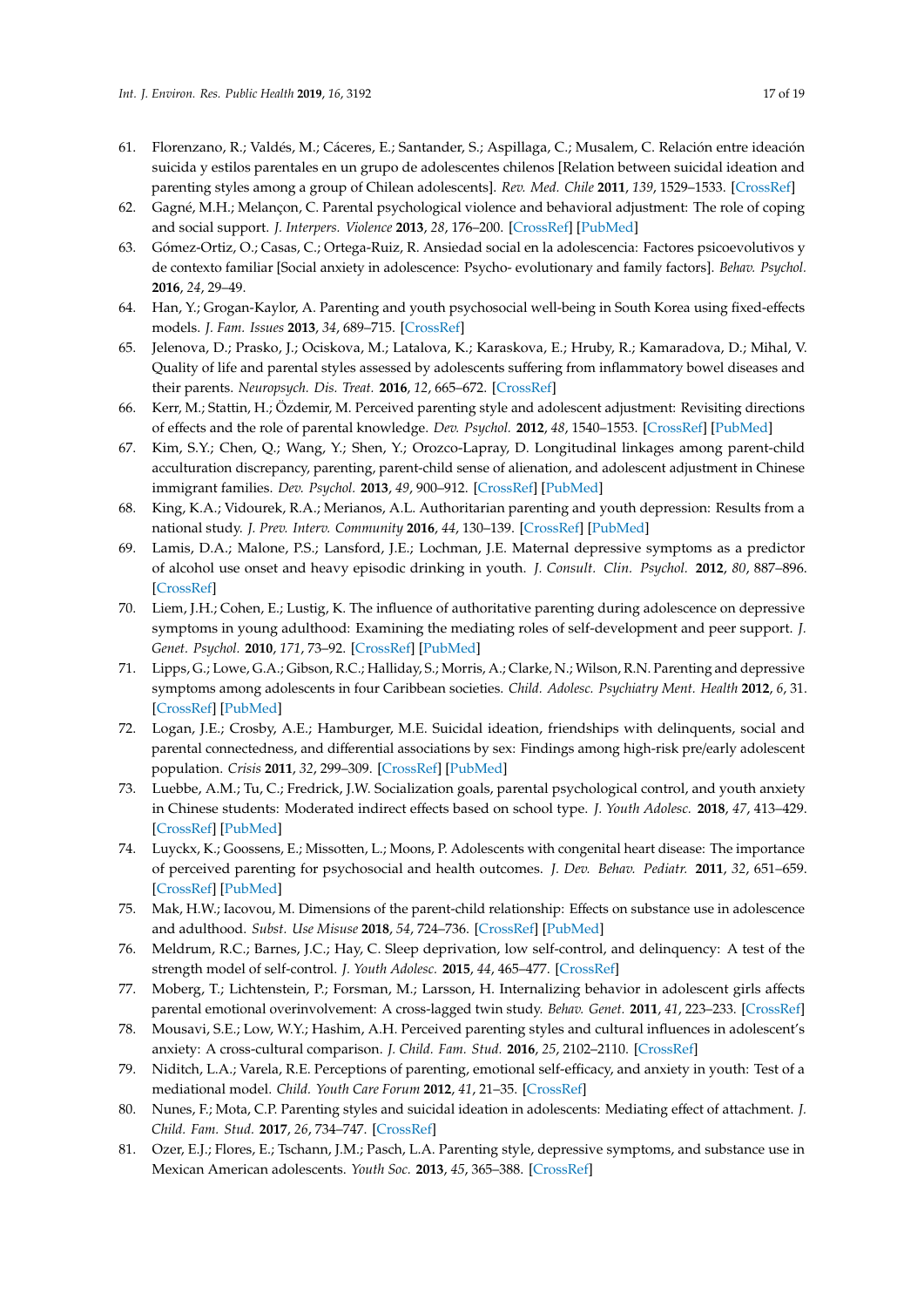- <span id="page-17-19"></span><span id="page-17-18"></span><span id="page-17-17"></span><span id="page-17-16"></span><span id="page-17-15"></span><span id="page-17-14"></span><span id="page-17-13"></span><span id="page-17-12"></span><span id="page-17-11"></span>82. Peng, Z.-W.; Lam, L.T.; Jin, J. Factors associated with social interaction anxiety among Chinese adolescents. *East. Asian Arch. Psychiatry* **2011**, *21*, 135–141. [\[PubMed\]](http://www.ncbi.nlm.nih.gov/pubmed/22215787)
- <span id="page-17-20"></span><span id="page-17-7"></span>83. Pérez-Quiroz, A.; Uribe, J.I.; Alexandra, M.; Bahamón, M.J.; Verdugo, J.C.; Ochoa, S. Estilos parentales como predictores de ideación suicida en estudiantes adolescentes [Parenting styles as predictors of suicidal ideation in adolescents]. *Psicol. Caribe* **2013**, *30*, 551–568.
- <span id="page-17-21"></span>84. Piko, B.F.; Balázs, M.Á. Control or involvement? Relationship between authoritative parenting style and adolescent depressive symptomatology. *Eur. Child. Adolesc. Psychiatry* **2012**, *21*, 149–155. [\[CrossRef\]](http://dx.doi.org/10.1007/s00787-012-0246-0) [\[PubMed\]](http://www.ncbi.nlm.nih.gov/pubmed/22271064)
- <span id="page-17-22"></span><span id="page-17-8"></span>85. Ruvalcaba, N.A.; Gallegos, J.; Caballo, V.E.; Villegas, D. Prácticas parentales e indicadores de salud mental en adolescentes [Parenting practices and markers of mental health in adolescence]. *Psicol. Caribe* **2016**, *33*, 223–236. [\[CrossRef\]](http://dx.doi.org/10.14482/psdc.33.3.9485)
- <span id="page-17-23"></span><span id="page-17-9"></span>86. Sanjeevan, D.; de Zoysa, P. The association of parenting style on depression, anxiety and stress among Tamil speaking adolescents in the Colombo city. *Sri Lankaj. Child. Health* **2018**, *47*, 342–347. [\[CrossRef\]](http://dx.doi.org/10.4038/sljch.v47i4.8597)
- <span id="page-17-24"></span>87. Scharf, M.; Mayseless, O.; Rousseau, S. When somatization is not the only thing you suffer from: Examining comorbid syndromes using latent profile analysis, parenting practices and adolescent functioning. *Psychiat. Res.* **2016**, *244*, 10–18. [\[CrossRef\]](http://dx.doi.org/10.1016/j.psychres.2016.07.015)
- <span id="page-17-25"></span><span id="page-17-2"></span>88. Sharaf, A.Y.; Thompson, E.A.; Abd El-Salam, H.F. Perception of parental bonds and suicide intent among Egyptian adolescents. *J. Child. Adolesc. Psychiatr. Nurs.* **2016**, *29*, 15–22. [\[CrossRef\]](http://dx.doi.org/10.1111/jcap.12130)
- <span id="page-17-1"></span>89. Shishido, Y.; Latzman, R.D. Mother-son discrepant reporting on parenting practices: The contribution of temperament and depression. *J. Fam. Psychol.* **2017**, *31*, 398–408. [\[CrossRef\]](http://dx.doi.org/10.1037/fam0000284)
- <span id="page-17-10"></span>90. Simons, L.G.; Simons, R.L.; Su, X. Consequences of Corporal Punishment Among African Americans: The Importance of Context and Outcome. *J. Youth Adolesc.* **2013**, *42*, 1273–1285. [\[CrossRef\]](http://dx.doi.org/10.1007/s10964-012-9853-9) [\[PubMed\]](http://www.ncbi.nlm.nih.gov/pubmed/23192450)
- <span id="page-17-27"></span><span id="page-17-26"></span>91. Tahmouresi, N.; Schmitz, J.; Bender, C.; Tuschen-Caffier, B. The impact of culture on parenting and psychopathology in children: A comparative study between Iran and Germany. *Iran. J. Psychiatry Behav. Sci.* **2017**, *11*, e4178. [\[CrossRef\]](http://dx.doi.org/10.17795/ijpbs-4178)
- 92. Tak, Y.R.; van Zundert, R.M.P.; Kleinjan, M.; Engels, R.C.M.E. Mindful parenting and adolescent depressive symptoms: The few associations are moderated by adolescent gender and parental depressive symptoms. *Mindfulness* **2015**, *6*, 812–823. [\[CrossRef\]](http://dx.doi.org/10.1007/s12671-014-0324-0)
- 93. Taylor, R.D.; Lopez, E.I.; Budescu, M.; McGill, R.K. Parenting practices and adolescent internalizing and externalizing problems: Moderating effects of socially demanding kin relations. *J. Child. Fam. Stud.* **2012**, *21*, 474–485. [\[CrossRef\]](http://dx.doi.org/10.1007/s10826-011-9501-0)
- 94. Van Oort, F.V.A.; Greaves-Lord, K.; Ormel, J.; Verhulst, F.C.; Huizink, A.C. Risk indicators of anxiety throughout adolescence: The TRAILS study. *Depress. Anxiety* **2011**, *28*, 485–494. [\[CrossRef\]](http://dx.doi.org/10.1002/da.20818) [\[PubMed\]](http://www.ncbi.nlm.nih.gov/pubmed/21509913)
- 95. Wang, Y.-C.L.; Chan, H.-Y.; Lin, C.-W.; Li, J.-R. Association of parental warmth and harsh discipline with developmental trajectories of depressive symptoms among adolescents in Chinese society. *J. Fam. Psychol.* **2015**, *29*, 895–906. [\[CrossRef\]](http://dx.doi.org/10.1037/a0039505) [\[PubMed\]](http://www.ncbi.nlm.nih.gov/pubmed/26168265)
- 96. Wang, C.; Xia, Y.; Li, W.; Wilson, S.M.; Bush, K.; Peterson, G. Parenting behaviors, adolescent depressive symptoms, and problem behavior: The role of self-esteem and school adjustment difficulties among Chinese adolescents. *J. Fam. Issues* **2016**, *37*, 520–542. [\[CrossRef\]](http://dx.doi.org/10.1177/0192513X14542433)
- 97. Xu, J.; Ni, S.; Ran, M.; Zhang, C. The relationship between parenting styles and adolescents' social anxiety in migrant families: A study in Guangdong, China. *Front. Psychol.* **2017**, *8*, 626. [\[CrossRef\]](http://dx.doi.org/10.3389/fpsyg.2017.00626)
- <span id="page-17-0"></span>98. Zhang, J.; Song, J.; Wang, J. Adolescent self-harm and risk factors. *Asia-Pac. Psychiat.* **2016**, *8*, 287–295. [\[CrossRef\]](http://dx.doi.org/10.1111/appy.12243)
- <span id="page-17-3"></span>99. Perris, C.; Jacobsson, L.; Lindström, H.; von Knorring, L.; Perris, H. Development of a new inventory for assessing memories of parental rearing behaviour. *Acta Psychiatr. Scand.* **1980**, *61*, 265–274. [\[CrossRef\]](http://dx.doi.org/10.1111/j.1600-0447.1980.tb00581.x)
- <span id="page-17-4"></span>100. Frick, P.J. *The Alabama Parenting Questionnaire (Unpublished Rating Scale)*; University of Alabama: Tuscaloosa, AL, USA, 1991.
- <span id="page-17-5"></span>101. Frick, P.J.; Christian, R.E.; Wootton, J.M. Age trends in the association between parenting practices and conduct problems. *Behav. Modif.* **1999**, *23*, 106–128. [\[CrossRef\]](http://dx.doi.org/10.1177/0145445599231005)
- <span id="page-17-6"></span>102. Schaefer, E.S. Children's reports of parental behavior: An inventory. *Child. Dev.* **1965**, *36*, 413–424. [\[CrossRef\]](http://dx.doi.org/10.2307/1126465) [\[PubMed\]](http://www.ncbi.nlm.nih.gov/pubmed/14300862)